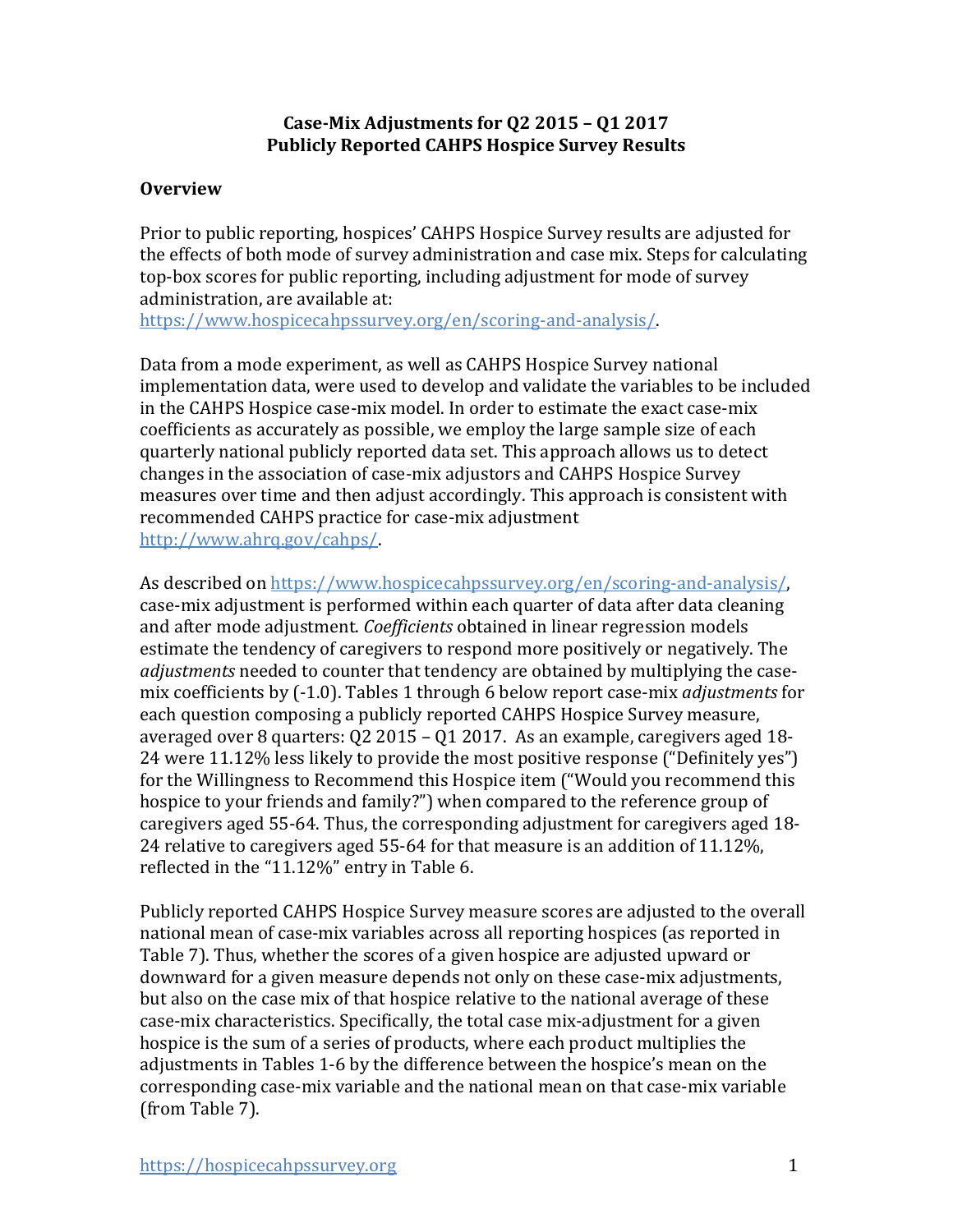Four sets of numbers are needed to calculate final case-mix adjusted scores for a given hospice for a given quarter: (1) Means of the items that compose each CAHPS Hospice Survey measure for the hospice in question that have been adjusted for survey mode; (2) item-level case-mix adjustments from Tables 1-6 of this document; (3) that hospice's means on case-mix variables; and (4) national means on case-mix variables from Table 7 of this document.

# **Variable Definitions**

In this section, we provide additional detail regarding the calculation of the response percentile variable and the definition of the primary diagnosis categories.

A hospice's case-mix adjustment variable response percentile is calculated as follows: For a given hospice and a given month, all completed surveys are ranked based on their respective "lag times." Lag time is the number of days between a decedent's death and the return of the mail survey, or the final disposition of the telephone survey. Ranks are averaged in the case of ties. Response percentile is calculated by dividing lag time rank by monthly sample size.

ICD-9 (prior to October 2016) and ICD-10 codes are used to categorize primary diagnosis. The 20 most common terminal diagnoses categories among hospice patients in 2004-2009[1](#page-1-0) were used to define diagnosis categories with an 'other' category including all other diagnoses. Two of the 20 categories, 'Debility NOS' and 'Failure to Thrive' were rare in these data, and thus were collapsed into the 'other' category. Further collapsing was attempted but analyses examining the predictive ability of these diagnosis categories to predict measure scores indicated that the only appropriate collapsing was of "Alzheimer's Disease" and "non-Alzheimer's Dementias" into a single category; no other categories were combined.

# **Score Calculation**

The formula for applying case-mix adjustment is as follows:

- Let y be the mode-adjusted hospice mean of an item that composes a CAHPS Hospice Survey measure
- Let a1-a62 be the corresponding individual-level adjustments from Tables 1- 6 for all rows other than reference categories
- Let m1-m62 be the national means for the CMA variables in the same rows in Table 7
- Let h1-h62 be the CMA means for the hospice in question in the same form as in Table 7
- Then y'=y+a1(h1-m1)+a2(h2-m2)+...+a62(h62-m62) is the case-mix and mode-adjusted hospice score for that item

CAHPS Hospice Survey publicly reported multi-quarter hospice averages are weighted proportionately to the number of respondent decedents/caregivers in the

<span id="page-1-0"></span><sup>1</sup> [https://www.cms.gov/Medicare\\_Hospice\\_Data\\_1998\\_2009.zip](https://www.cms.gov/Medicare/Medicare-Fee-for-Service-Payment/Hospice/Downloads/Medicare_Hospice_Data_1998_2009.zip)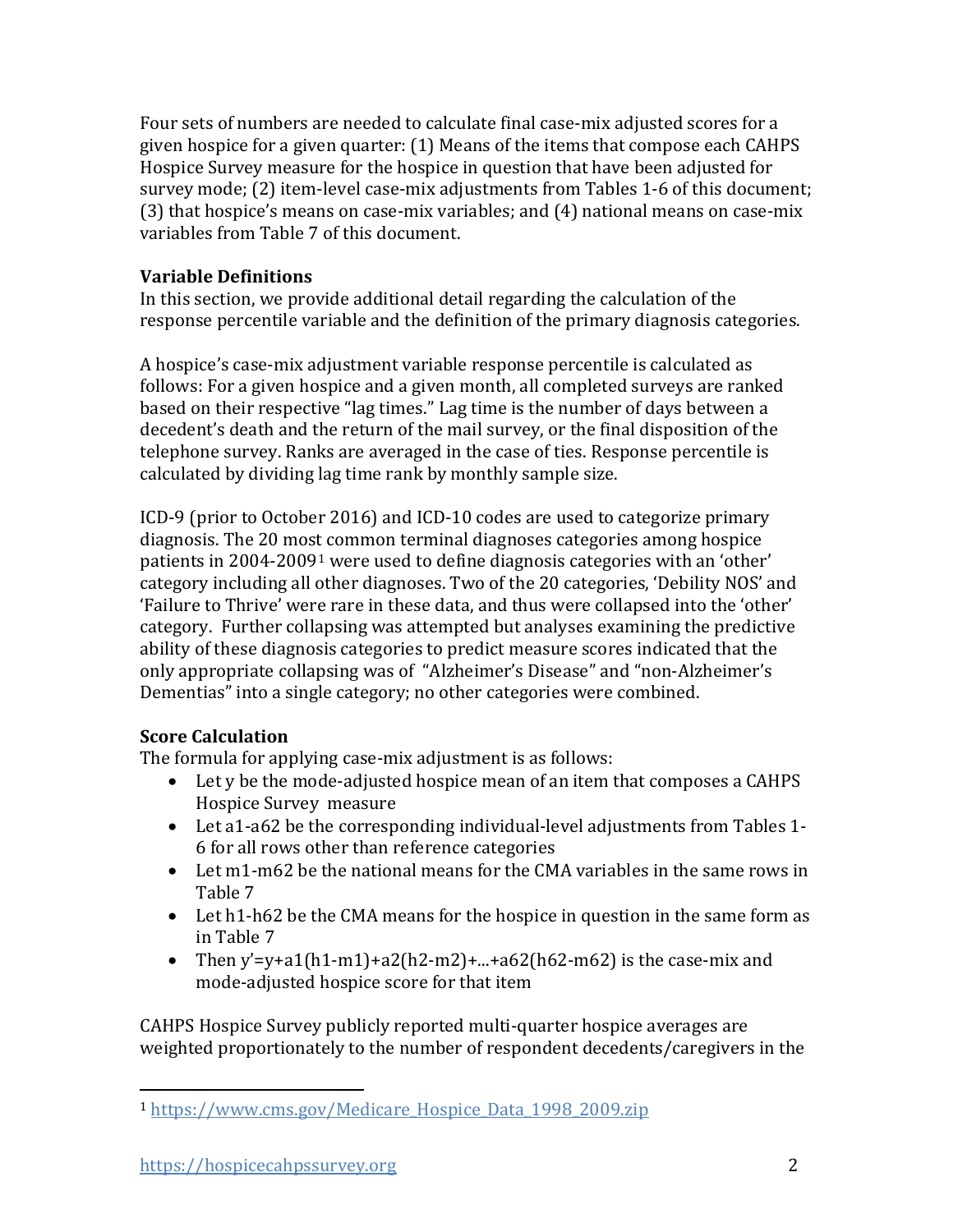hospice in each of the quarters. Specifically, each quarter's score has a weight equal to the quarter's number of decedent/caregiver respondents. Weights are applied after case-mix adjustment and survey mode adjustment.

Adjusted scores within each quarter that are below 0 are truncated at 0; adjusted scores within each quarter that are above 100 are truncated at 100. Rounding occurs after case-mix and mode adjustments have been applied and after data have been combined across quarters. For public reporting purposes, CAHPS Hospice Survey measure scores are rounded to integer percentages.

Please note: The information presented here will permit a hospice to closely approximate the effect of case-mix adjustment on its CAHPS Hospice Survey results. However, exact replication of published CAHPS Hospice Survey results may not be possible because of (1) the effects of data cleaning, and (2) small differences between the effects of quarterly case-mix adjustments and the eight-quarter averages presented here. For each future quarter, Tables 1 through 7 will be updated and will be posted on:

[http://www.hospicecahpssurvey.org/en/scoring-and-analysis/.](https://hospicecahpssurvey.org/en/public-reporting/scoring-and-analysis/)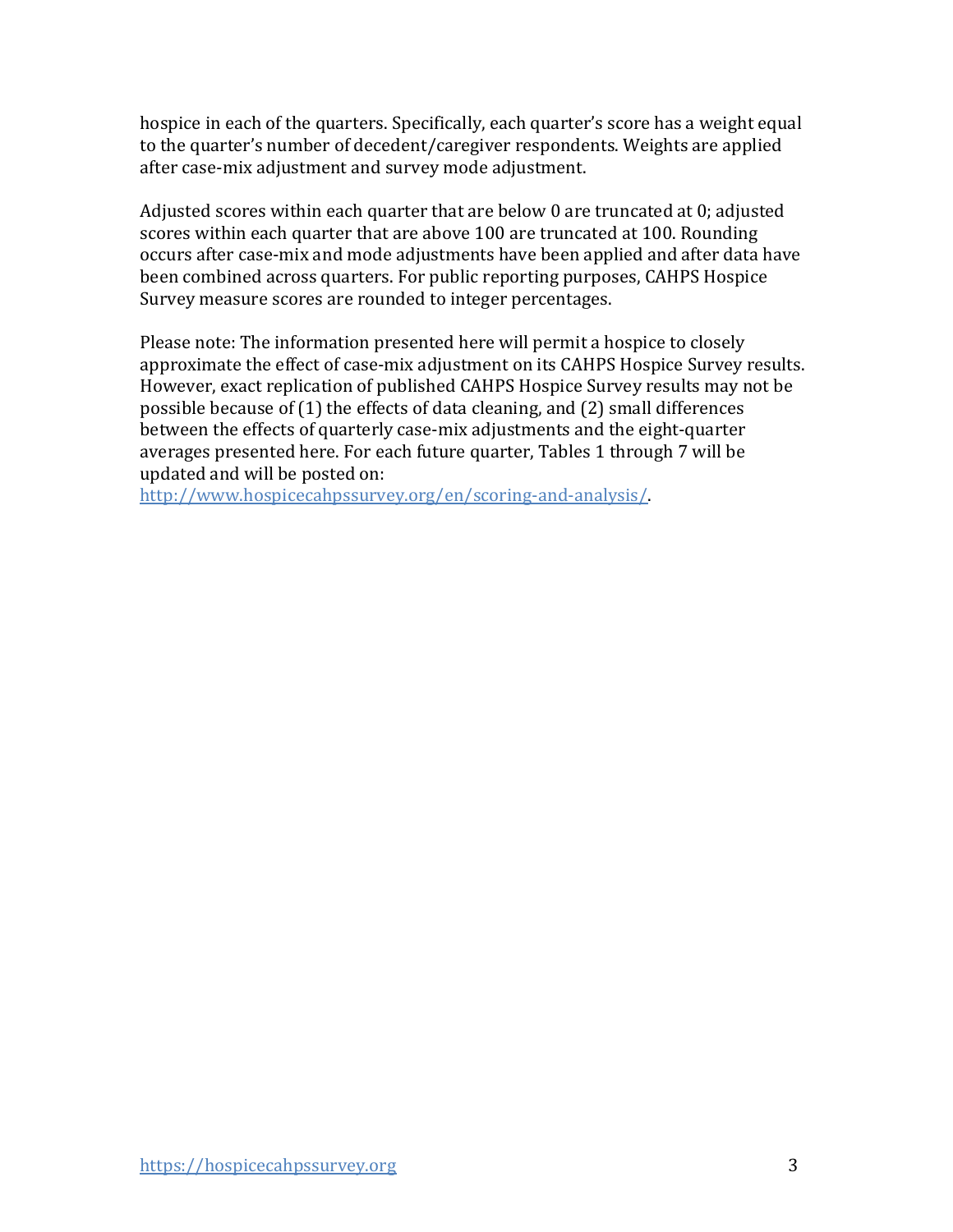|                                | informed about when they<br>would arrive to care for<br>Hospice team kept you<br>your family member | vas<br>Hospice team explained<br>things in a way that<br>easy to understand | problems with your family<br>carefully to you when you<br>talked with them about<br>member's hospice care<br>Hospice team listened | condition<br>team kept you<br>informed about your<br>family member's<br>Hospice | Hospice team listened<br>carefully to you | family member's condition<br>confusing or contradictory<br>information about your<br>Hospice team gave you<br>or care |
|--------------------------------|-----------------------------------------------------------------------------------------------------|-----------------------------------------------------------------------------|------------------------------------------------------------------------------------------------------------------------------------|---------------------------------------------------------------------------------|-------------------------------------------|-----------------------------------------------------------------------------------------------------------------------|
| Response percentile (per 1% of |                                                                                                     |                                                                             |                                                                                                                                    |                                                                                 |                                           |                                                                                                                       |
| response percentile)           | 0.04%                                                                                               | 0.05%                                                                       | 0.06%                                                                                                                              | 0.05%                                                                           | 0.06%                                     | 0.05%                                                                                                                 |
| Decedent Age                   |                                                                                                     |                                                                             |                                                                                                                                    |                                                                                 |                                           |                                                                                                                       |
| Age 18-54                      | $-8.16%$                                                                                            | $-1.70%$                                                                    | $-1.32%$                                                                                                                           | $-4.49%$                                                                        | $-0.91%$                                  | 2.77%                                                                                                                 |
| Age 55-64                      | $-6.58%$                                                                                            | $-1.09%$                                                                    | $-0.84%$                                                                                                                           | $-3.09%$                                                                        | $-0.33%$                                  | 2.64%                                                                                                                 |
| Age 65-69                      | $-6.05%$                                                                                            | $-0.46%$                                                                    | $-0.95%$                                                                                                                           | $-2.64%$                                                                        | $-0.04%$                                  | 2.40%                                                                                                                 |
| Age 70-74                      | $-5.73%$                                                                                            | $-0.33%$                                                                    | $-0.43%$                                                                                                                           | $-2.05%$                                                                        | 0.03%                                     | 1.99%                                                                                                                 |
| Age 75-79                      | $-5.23%$                                                                                            | $-0.86%$                                                                    | $-0.22%$                                                                                                                           | $-1.70%$                                                                        | $-0.41%$                                  | 1.42%                                                                                                                 |
| Age 80-84                      | $-3.89%$                                                                                            | $-0.38%$                                                                    | $-0.63%$                                                                                                                           | $-1.18%$                                                                        | $-0.34%$                                  | 0.82%                                                                                                                 |
| Age 85-89                      | $-2.02%$                                                                                            | 0.09%                                                                       | 0.04%                                                                                                                              | $-0.28%$                                                                        | 0.08%                                     | 0.63%                                                                                                                 |
| Age 90+ (REFERENCE)            | 0.00%                                                                                               | 0.00%                                                                       | 0.00%                                                                                                                              | 0.00%                                                                           | 0.00%                                     | 0.00%                                                                                                                 |
| Payer for Hospice Care         |                                                                                                     |                                                                             |                                                                                                                                    |                                                                                 |                                           |                                                                                                                       |
| Medicare only (REFERENCE)      | 0.00%                                                                                               | 0.00%                                                                       | 0.00%                                                                                                                              | 0.00%                                                                           | 0.00%                                     | 0.00%                                                                                                                 |
| Medicaid only or Medicaid and  |                                                                                                     |                                                                             |                                                                                                                                    |                                                                                 |                                           |                                                                                                                       |
| private insurance              | 1.15%                                                                                               | 1.52%                                                                       | 0.31%                                                                                                                              | 2.16%                                                                           | 0.39%                                     | 1.78%                                                                                                                 |
| Medicare and Medicaid          | 9.32%                                                                                               | 2.53%                                                                       | 1.67%                                                                                                                              | 5.14%                                                                           | 2.12%                                     | 0.14%                                                                                                                 |
| Private insurance only         | 0.48%                                                                                               | 0.96%                                                                       | 0.20%                                                                                                                              | 0.14%                                                                           | $-0.13%$                                  | $-0.15%$                                                                                                              |

#### **Table 1. CAHPS Hospice Survey Case-Mix Adjustments for Communication with Family, Q2 2015 – Q1 2017**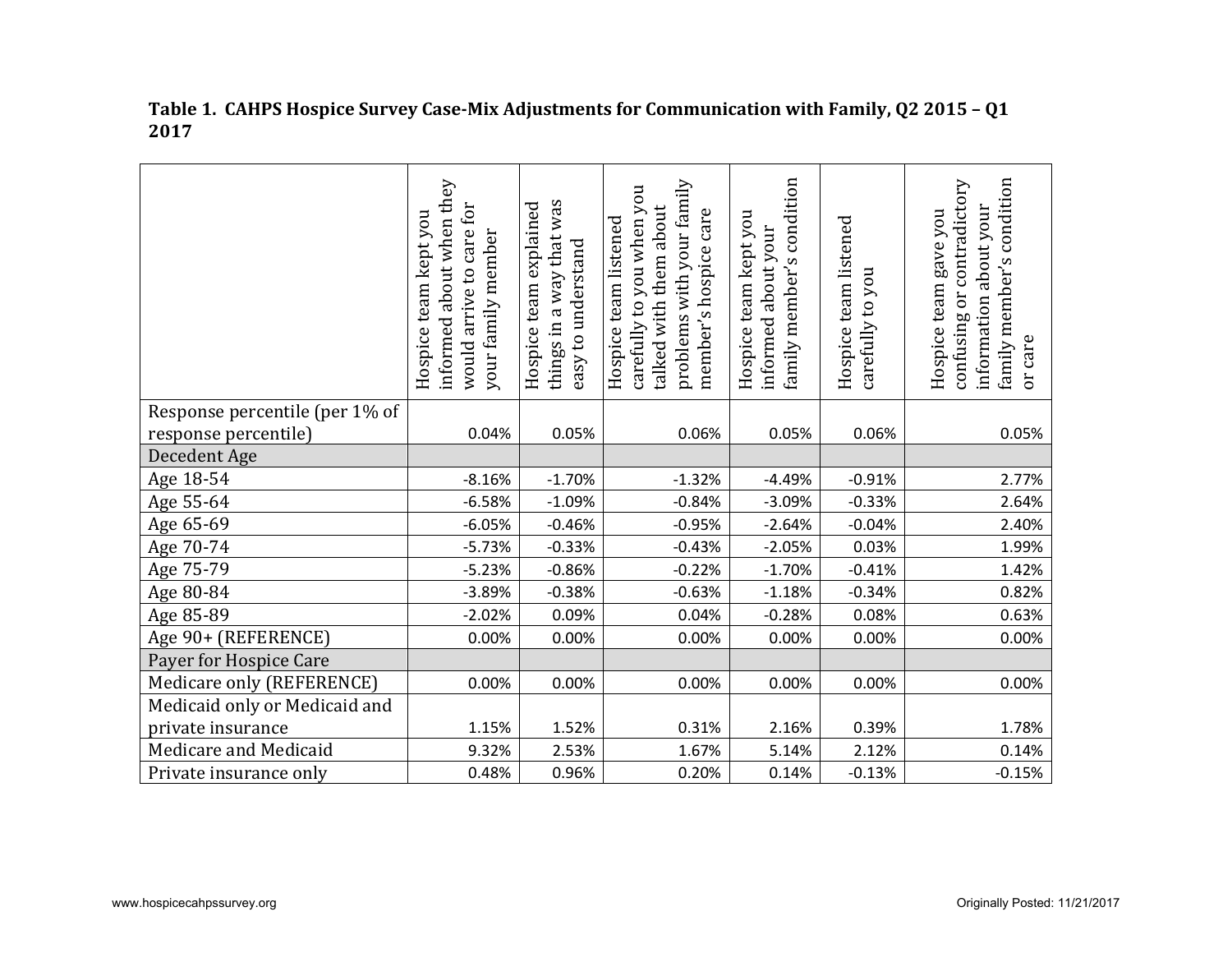| Medicare and private        |          |          |          |          |          |          |
|-----------------------------|----------|----------|----------|----------|----------|----------|
| insurance                   | 0.76%    | 0.37%    | 0.91%    | 0.35%    | 0.32%    | 0.29%    |
| Uninsured or no payer       | $-0.70%$ | $-1.09%$ | $-2.26%$ | $-0.03%$ | $-1.85%$ | $-1.34%$ |
| <b>Other</b>                | 4.05%    | 1.34%    | 0.90%    | 2.40%    | 0.62%    | $-0.10%$ |
| <b>Primary Diagnosis</b>    |          |          |          |          |          |          |
| Alzheimer's and non-        |          |          |          |          |          |          |
| Alzheimer's dementias       |          |          |          |          |          |          |
| (REFERENCE)                 | 0.00%    | 0.00%    | 0.00%    | 0.00%    | 0.00%    | 0.00%    |
| Bladder cancer              | $-6.71%$ | 0.01%    | 1.22%    | $-1.20%$ | 0.46%    | 1.98%    |
| Blood and lymphatic cancers | $-7.64%$ | 0.70%    | 0.73%    | $-0.69%$ | 1.51%    | 1.66%    |
| Brain cancer                | $-6.54%$ | $-0.16%$ | 0.38%    | $-2.12%$ | 0.24%    | 0.54%    |
| <b>Breast cancer</b>        | $-8.25%$ | $-0.11%$ | $-0.88%$ | $-1.82%$ | $-0.07%$ | 0.80%    |
| Congestive heart failure    | $-5.67%$ | 0.26%    | 0.78%    | $-1.11%$ | 1.22%    | 1.55%    |
| Chronic kidney disease      | $-4.93%$ | 0.52%    | $-0.29%$ | $-0.40%$ | 1.31%    | 1.61%    |
| Chronic liver disease       | $-5.75%$ | 0.27%    | $-0.03%$ | $-1.95%$ | 0.06%    | 1.12%    |
| Colorectal cancer           | $-8.67%$ | 0.07%    | $-0.36%$ | $-2.26%$ | 0.35%    | 1.55%    |
| CVA/Stroke                  | $-3.10%$ | $-0.03%$ | 0.01%    | $-1.25%$ | 0.03%    | 0.57%    |
| Liver cancer                | $-8.89%$ | $-0.26%$ | 1.17%    | $-2.03%$ | 0.72%    | 1.13%    |
| Lung & other chest cavity   |          |          |          |          |          |          |
| cancer                      | $-8.90%$ | $-0.17%$ | 0.16%    | $-1.98%$ | 0.33%    | 1.59%    |
| Non-infectious respiratory  | $-6.75%$ | 0.14%    | 0.55%    | $-1.07%$ | 0.89%    | 2.08%    |
| Other heart disease         | $-5.75%$ | $-0.22%$ | 0.18%    | $-1.70%$ | 0.37%    | 0.93%    |
| Ovarian cancer              | $-9.43%$ | 0.05%    | $-1.09%$ | $-2.37%$ | $-1.16%$ | 1.16%    |
| Pancreatic cancer           | $-9.73%$ | 0.17%    | 0.44%    | $-3.29%$ | 0.39%    | 1.72%    |
| Parkinson's and other       |          |          |          |          |          |          |
| degenerative diseases       | $-3.02%$ | $-0.05%$ | 0.34%    | $-1.02%$ | 0.13%    | 0.32%    |
| Pneumonias and other        |          |          |          |          |          |          |
| infectious lung diseases    | $-4.50%$ | 0.93%    | 0.46%    | $-0.91%$ | 0.66%    | 1.68%    |
| Prostate cancer             | $-8.32%$ | $-0.09%$ | 0.40%    | $-1.55%$ | 0.61%    | 1.38%    |
| Stomach cancer              | $-9.38%$ | $-0.26%$ | $-0.41%$ | $-2.91%$ | 0.42%    | 1.60%    |
| <b>Other</b>                | $-5.93%$ | 0.13%    | 0.27%    | $-1.36%$ | 0.34%    | 1.31%    |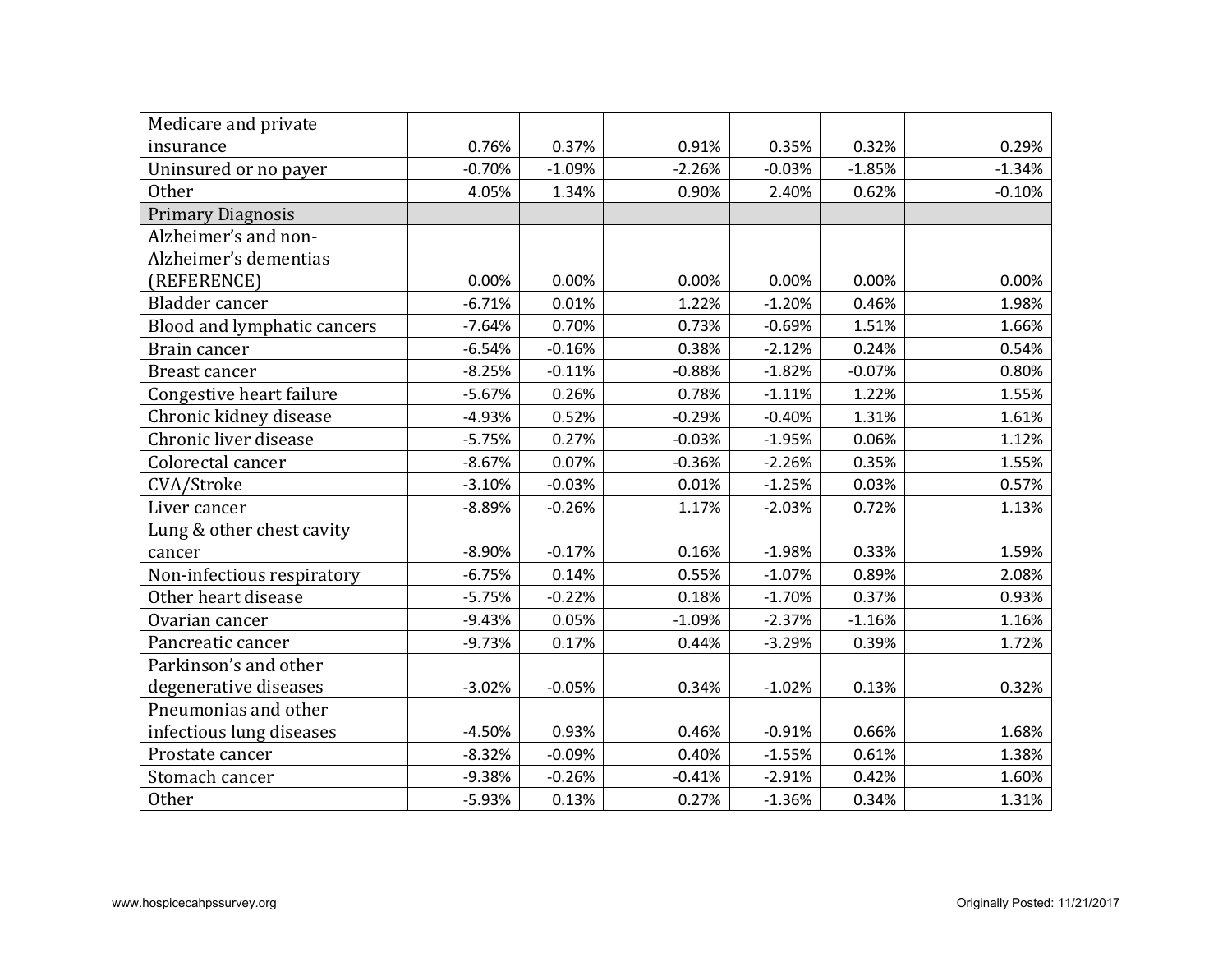| Length of hospice stay         |          |          |          |          |          |          |
|--------------------------------|----------|----------|----------|----------|----------|----------|
| $2-5$ days                     | $-8.17%$ | $-2.13%$ | 2.34%    | $-3.35%$ | $-1.39%$ | $-4.69%$ |
| $6-12$ days                    | $-6.70%$ | $-0.95%$ | 2.05%    | $-1.78%$ | $-0.46%$ | $-2.74%$ |
| 13-29 days                     | $-4.75%$ | 0.13%    | 2.18%    | $-0.47%$ | 0.68%    | $-1.08%$ |
| 30-80 days                     | $-2.64%$ | 0.50%    | 1.40%    | 0.36%    | 0.93%    | $-0.20%$ |
| 81+ days (REFERENCE)           | 0.00%    | 0.00%    | 0.00%    | 0.00%    | 0.00%    | 0.00%    |
| Caregiver Age                  |          |          |          |          |          |          |
| Age 18-24                      | 5.88%    | 5.16%    | 9.68%    | 5.07%    | 9.27%    | 6.45%    |
| Age 25-34                      | 3.94%    | 5.13%    | 8.02%    | 2.54%    | 6.83%    | 5.16%    |
| Age 35-44                      | 0.92%    | 2.31%    | 4.68%    | 0.63%    | 3.71%    | 1.94%    |
| Age 45-54                      | $-0.28%$ | 0.85%    | 2.26%    | $-0.06%$ | 1.16%    | 1.25%    |
| Age 55-64 (REFERENCE)          | 0.00%    | 0.00%    | 0.00%    | 0.00%    | 0.00%    | 0.00%    |
| Age 65-74                      | 0.51%    | $-0.30%$ | $-2.14%$ | 0.36%    | $-1.03%$ | $-2.04%$ |
| Age 75-84                      | 2.54%    | 2.48%    | $-1.97%$ | 4.16%    | 1.39%    | $-2.65%$ |
| Age $85+$                      | 3.67%    | 5.78%    | $-0.49%$ | 7.34%    | 4.03%    | $-1.70%$ |
| <b>Caregiver Education</b>     |          |          |          |          |          |          |
| 8 <sup>th</sup> grade or less  | $-2.92%$ | $-0.87%$ | $-0.47%$ | $-2.64%$ | $-0.12%$ | 10.83%   |
| Some high school               | $-4.28%$ | $-1.36%$ | $-2.06%$ | $-2.81%$ | $-1.59%$ | 5.61%    |
| High school graduate or GED    |          |          |          |          |          |          |
| (REFERENCE)                    | 0.00%    | 0.00%    | 0.00%    | 0.00%    | 0.00%    | 0.00%    |
| Some college                   | 4.47%    | 1.97%    | 3.20%    | 3.19%    | 2.35%    | $-0.30%$ |
| 4-year college graduate        | 10.82%   | 3.84%    | 5.26%    | 7.06%    | 4.10%    | 0.50%    |
| More than 4-year college       |          |          |          |          |          |          |
| graduate                       | 13.54%   | 4.90%    | 6.83%    | 8.85%    | 5.89%    | 1.86%    |
| Caregiver relationship         |          |          |          |          |          |          |
| (Decedent was the caregiver's  |          |          |          |          |          |          |
|                                |          |          |          |          |          |          |
| Spouse or partner              | $-5.36%$ | 1.53%    | 0.92%    | 1.17%    | 1.83%    | $-0.34%$ |
| Parent (REFERENCE)             | 0.00%    | 0.00%    | 0.00%    | 0.00%    | 0.00%    | 0.00%    |
| Mother-in-law or father-in-law | $-2.13%$ | $-2.62%$ | $-3.89%$ | $-2.45%$ | $-2.13%$ | $-2.20%$ |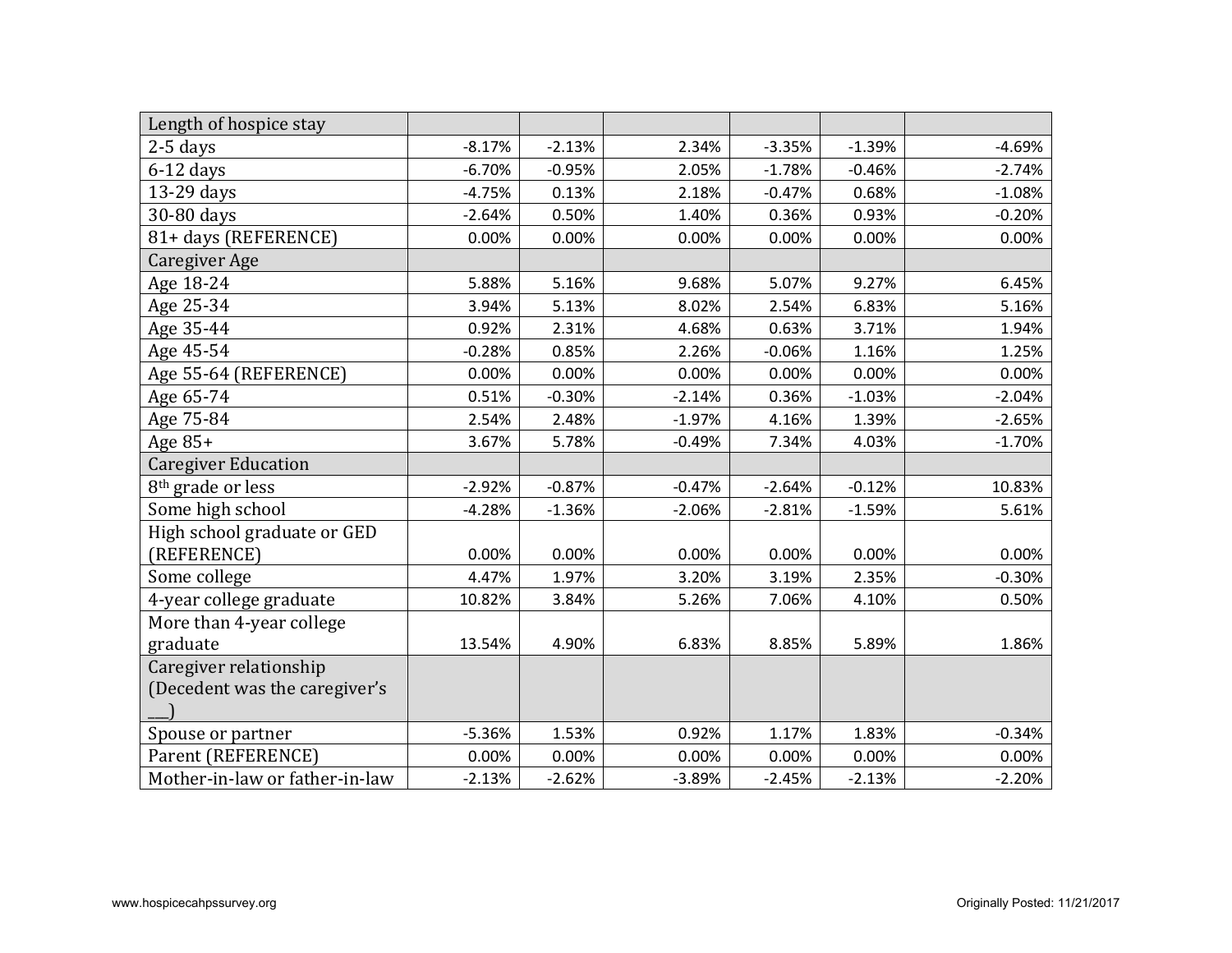| Grandparent                  | $-3.59%$ | $-3.90%$ | $-3.79%$ | $-4.49%$ | $-2.45%$ | $-2.03%$ |
|------------------------------|----------|----------|----------|----------|----------|----------|
| Aunt or uncle                | 4.52%    | $-0.59%$ | $-0.30%$ | 1.06%    | $-0.67%$ | $-2.40%$ |
| Sister or brother            | 4.80%    | 2.30%    | 2.15%    | 4.19%    | 2.41%    | $-0.73%$ |
| Child                        | $-1.19%$ | 1.84%    | 1.45%    | 2.35%    | 1.97%    | $-0.39%$ |
| Friend                       | 4.16%    | 0.68%    | 0.25%    | 2.79%    | 0.85%    | $-2.10%$ |
| <b>Other</b>                 | 2.41%    | 0.07%    | 0.17%    | 1.85%    | 0.77%    | $-1.17%$ |
| Survey                       |          |          |          |          |          |          |
| Language/Respondent's home   |          |          |          |          |          |          |
| language                     |          |          |          |          |          |          |
| Survey language was Spanish  | $-5.26%$ | $-0.11%$ | $-3.25%$ | $-3.24%$ | $-4.13%$ | $-3.19%$ |
| Home language is Spanish but |          |          |          |          |          |          |
| survey language was not      |          |          |          |          |          |          |
| Spanish                      | $-6.43%$ | $-2.24%$ | $-4.61%$ | $-4.56%$ | $-3.03%$ | $-3.39%$ |
| Survey language was Chinese* | $- -$    | $- -$    | $- -$    | $- -$    | $- -$    |          |
| Home language is Chinese but |          |          |          |          |          |          |
| survey language was not      |          |          |          |          |          |          |
| Chinese                      | 6.14%    | 11.94%   | 5.42%    | 12.89%   | 11.24%   | 4.80%    |
| All others (REFERENCE)       | 0.00%    | 0.00%    | 0.00%    | 0.00%    | 0.00%    | 0.00%    |
|                              |          |          |          |          |          |          |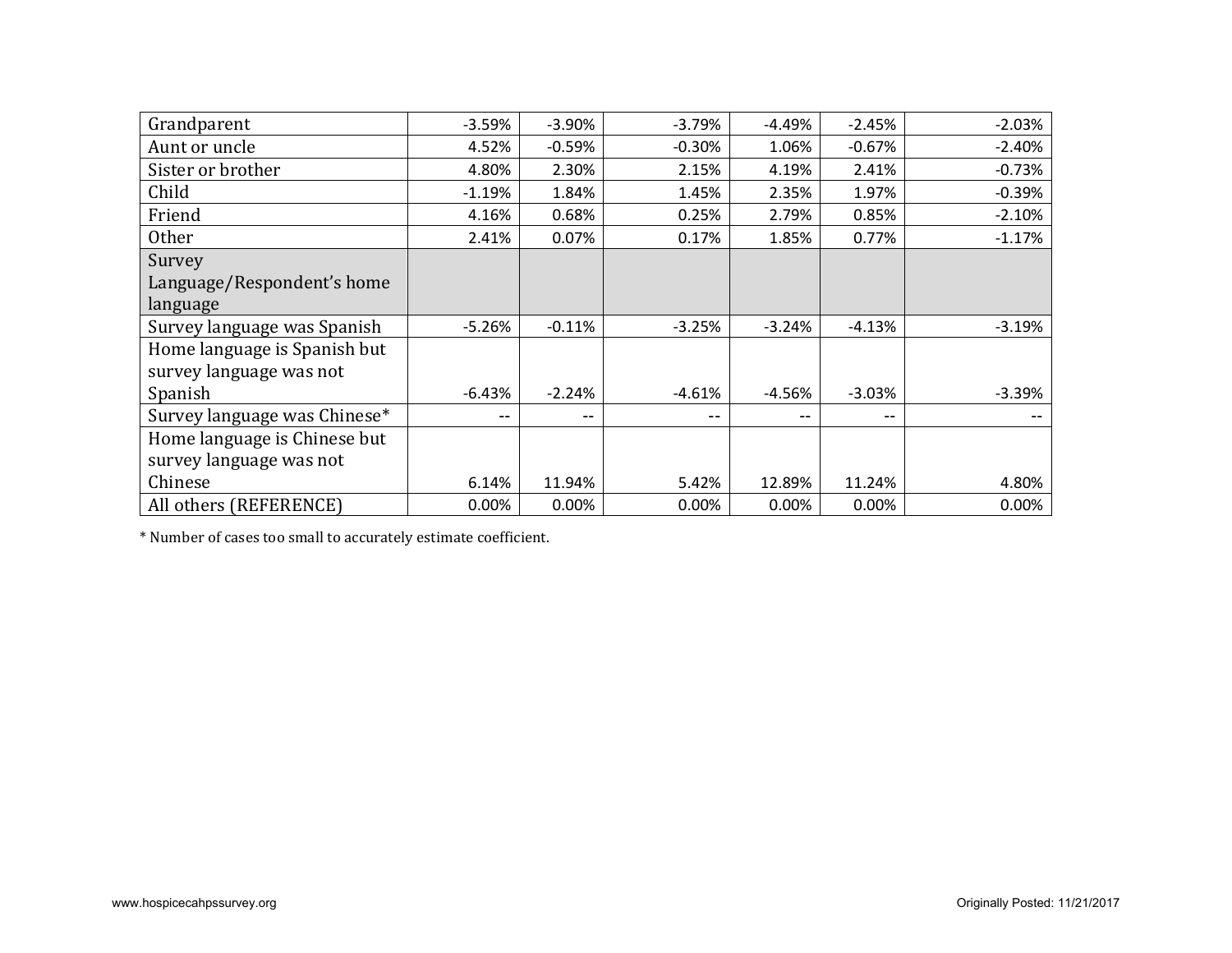|                                | <b>Getting Timely Help</b>                                                                                        |                                                                                              |                                                                        | <b>Treating Patient with Respect</b>                                   |
|--------------------------------|-------------------------------------------------------------------------------------------------------------------|----------------------------------------------------------------------------------------------|------------------------------------------------------------------------|------------------------------------------------------------------------|
|                                | your family member asked<br>for help from the hospice<br>Got help as soon as you<br>needed it when you or<br>team | Got the help you needed<br>from the hospice team<br>weekends, or holidays<br>during evenings | Hospice team treated your<br>family member with<br>dignity and respect | Felt that the hospice team<br>really cared about your<br>family member |
| Response percentile (per 1% of |                                                                                                                   |                                                                                              |                                                                        |                                                                        |
| response percentile)           | 0.07%                                                                                                             | 0.06%                                                                                        | 0.02%                                                                  | 0.05%                                                                  |
| Decedent Age                   |                                                                                                                   |                                                                                              |                                                                        |                                                                        |
| Age 18-54                      | $-1.77%$                                                                                                          | $-2.47%$                                                                                     | 0.31%                                                                  | $-0.47%$                                                               |
| Age 55-64                      | $-0.97%$                                                                                                          | $-1.43%$                                                                                     | 0.36%                                                                  | 0.33%                                                                  |
| Age 65-69                      | $-0.97%$                                                                                                          | $-1.38%$                                                                                     | 0.32%                                                                  | 0.45%                                                                  |
| Age 70-74                      | $-1.24%$                                                                                                          | $-0.76%$                                                                                     | 0.25%                                                                  | 0.06%                                                                  |
| Age 75-79                      | $-1.33%$                                                                                                          | $-0.94%$                                                                                     | 0.11%                                                                  | 0.05%                                                                  |
| Age 80-84                      | $-0.77%$                                                                                                          | $-0.81%$                                                                                     | 0.07%                                                                  | $-0.31%$                                                               |
| Age 85-89                      | $-0.53%$                                                                                                          | $-0.24%$                                                                                     | 0.14%                                                                  | 0.19%                                                                  |
| Age 90+ (REFERENCE)            | 0.00%                                                                                                             | 0.00%                                                                                        | 0.00%                                                                  | 0.00%                                                                  |
| Payer for Hospice Care         |                                                                                                                   |                                                                                              |                                                                        |                                                                        |
| Medicare only (REFERENCE)      | 0.00%                                                                                                             | 0.00%                                                                                        | 0.00%                                                                  | 0.00%                                                                  |
| Medicaid only or Medicaid and  |                                                                                                                   |                                                                                              |                                                                        |                                                                        |
| private insurance              | 0.57%                                                                                                             | 1.80%                                                                                        | 1.30%                                                                  | 1.53%                                                                  |

## **Table 2. CAHPS Hospice Survey Case-Mix Adjustments for Getting Timely Help and Treating Patient with Respect, Q2 2015 – Q1 2017**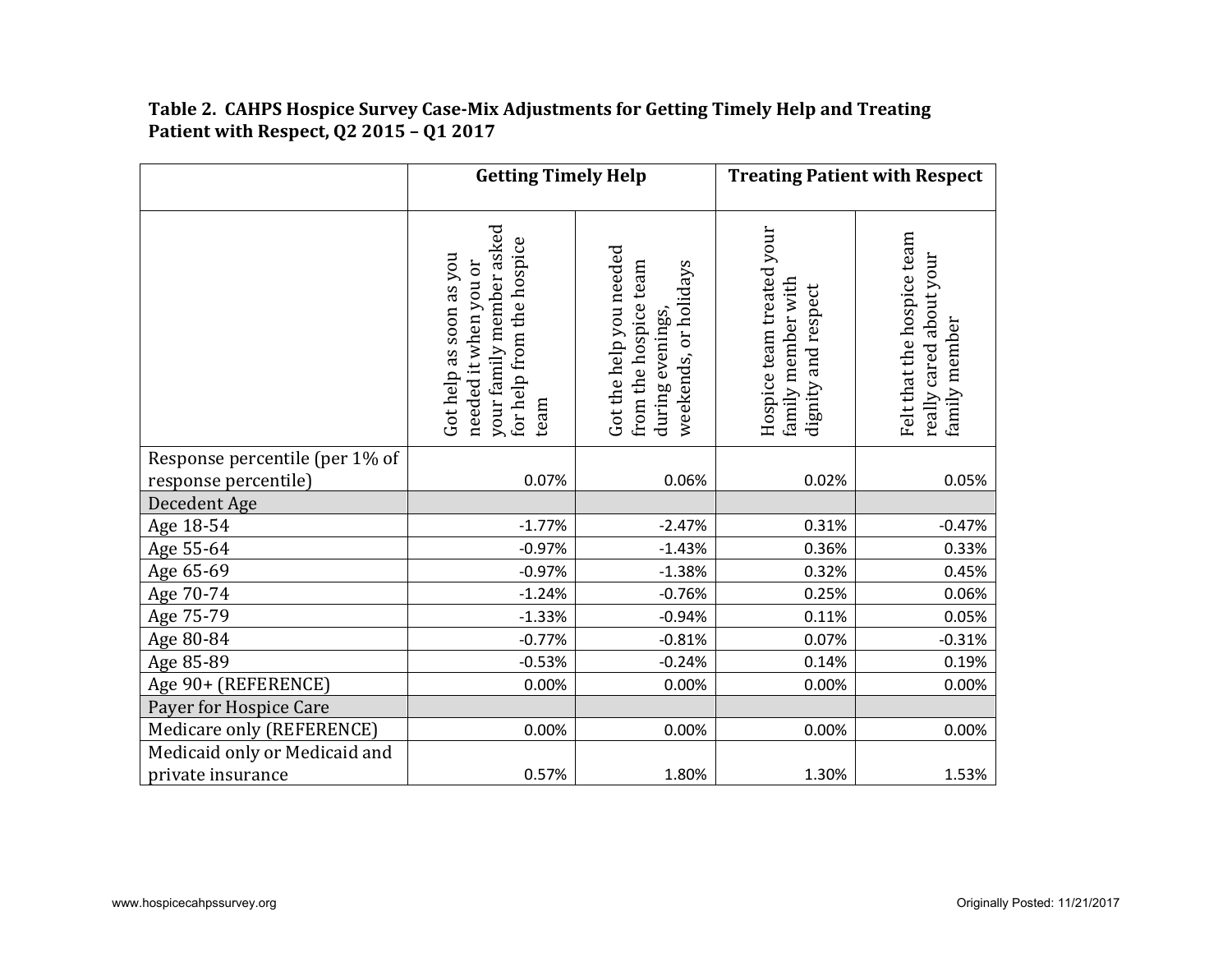| Medicare and Medicaid       | 2.35%    | 3.51%    | 1.26%    | 2.01%    |
|-----------------------------|----------|----------|----------|----------|
| Private insurance only      | 0.43%    | 0.32%    | 0.20%    | 0.23%    |
| Medicare and private        |          |          |          |          |
| insurance                   | 0.29%    | 0.46%    | 0.01%    | 0.16%    |
| Uninsured or no payer       | $-2.91%$ | 0.02%    | $-0.27%$ | $-1.19%$ |
| Other                       | 0.77%    | 0.46%    | 0.64%    | 0.72%    |
| <b>Primary Diagnosis</b>    |          |          |          |          |
| Alzheimer's and non-        |          |          |          |          |
| Alzheimer's dementias       |          |          |          |          |
| (REFERENCE)                 | 0.00%    | 0.00%    | 0.00%    | 0.00%    |
| Bladder cancer              | 0.51%    | $-1.04%$ | 0.52%    | 0.13%    |
| Blood and lymphatic cancers | 1.89%    | $-0.55%$ | 0.96%    | 1.13%    |
| Brain cancer                | 1.10%    | $-0.87%$ | 0.36%    | 0.48%    |
| Breast cancer               | 0.18%    | $-1.70%$ | $-0.42%$ | $-0.34%$ |
| Congestive heart failure    | 1.04%    | $-0.02%$ | 0.43%    | 0.53%    |
| Chronic kidney disease      | 1.20%    | 0.05%    | 0.59%    | 0.89%    |
| Chronic liver disease       | $-0.31%$ | $-0.75%$ | 0.28%    | 0.07%    |
| Colorectal cancer           | 0.39%    | $-0.81%$ | 0.18%    | 0.15%    |
| CVA/Stroke                  | $-0.15%$ | $-0.67%$ | 0.15%    | $-0.24%$ |
| Liver cancer                | 0.52%    | $-0.46%$ | 0.63%    | 0.79%    |
| Lung & other chest cavity   |          |          |          |          |
| cancer                      | 0.11%    | $-1.15%$ | 0.33%    | 0.33%    |
| Non-infectious respiratory  | 0.90%    | $-1.16%$ | 0.42%    | 0.41%    |
| Other heart disease         | 0.40%    | $-1.41%$ | 0.29%    | 0.06%    |
| Ovarian cancer              | 0.22%    | $-1.80%$ | 0.16%    | $-1.06%$ |
| Pancreatic cancer           | 0.72%    | $-0.36%$ | 0.30%    | 0.42%    |
| Parkinson's and other       |          |          |          |          |
| degenerative diseases       | 0.98%    | 0.16%    | $-0.10%$ | 0.03%    |
| Pneumonias and other        |          |          |          |          |
| infectious lung diseases    | 0.39%    | $-1.25%$ | 0.45%    | 0.07%    |
| Prostate cancer             | 0.68%    | $-0.38%$ | 0.71%    | 0.54%    |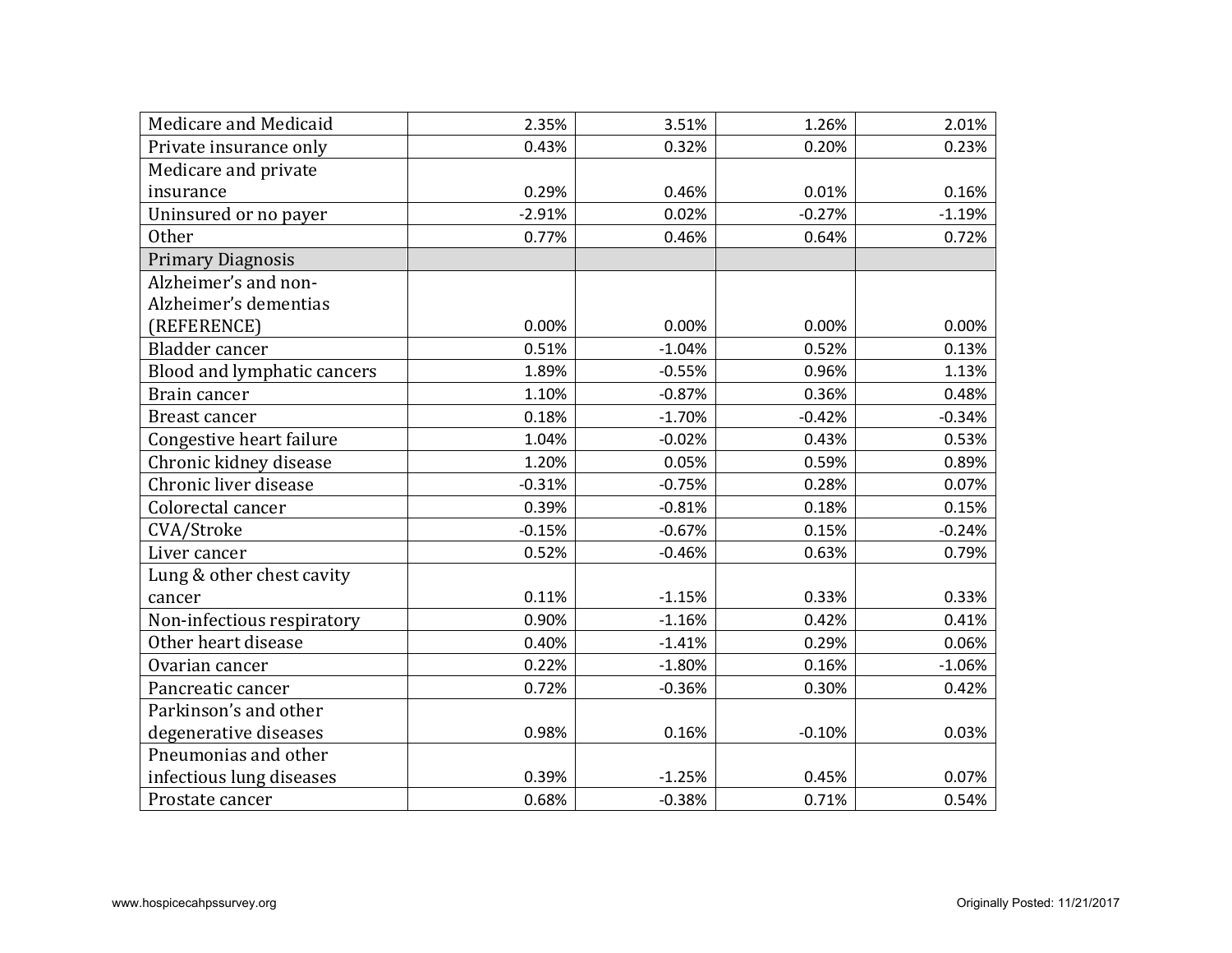| Stomach cancer                | 0.01%    | $-0.81%$ | 0.56%    | 1.36%    |
|-------------------------------|----------|----------|----------|----------|
| <b>Other</b>                  | 0.44%    | $-0.77%$ | 0.38%    | 0.12%    |
| Length of hospice stay        |          |          |          |          |
| $2-5$ days                    | $-6.11%$ | $-6.52%$ | $-0.12%$ | 0.09%    |
| $6-12$ days                   | $-3.16%$ | $-4.61%$ | 0.21%    | 1.09%    |
| 13-29 days                    | $-0.69%$ | $-2.35%$ | 0.51%    | 1.58%    |
| 30-80 days                    | 0.36%    | $-1.07%$ | 0.35%    | 1.30%    |
| 81+ days (REFERENCE)          | 0.00%    | 0.00%    | 0.00%    | 0.00%    |
| Caregiver Age                 |          |          |          |          |
| Age 18-24                     | 9.14%    | 10.38%   | 5.93%    | 9.04%    |
| Age 25-34                     | 6.43%    | 5.76%    | 4.12%    | 6.51%    |
| Age 35-44                     | 3.12%    | 3.77%    | 2.33%    | 3.59%    |
| Age 45-54                     | 1.17%    | 0.67%    | 0.88%    | 1.39%    |
| Age 55-64 (REFERENCE)         | 0.00%    | 0.00%    | 0.00%    | 0.00%    |
| Age 65-74                     | $-1.48%$ | $-1.08%$ | $-1.00%$ | $-1.56%$ |
| Age 75-84                     | $-0.63%$ | 0.64%    | $-0.93%$ | $-1.13%$ |
| Age 85+                       | 1.00%    | 3.56%    | $-0.10%$ | 0.23%    |
| <b>Caregiver Education</b>    |          |          |          |          |
| 8 <sup>th</sup> grade or less | $-0.58%$ | 3.52%    | 1.13%    | $-0.42%$ |
| Some high school              | $-2.21%$ | 1.11%    | $-0.18%$ | $-1.25%$ |
| High school graduate or GED   |          |          |          |          |
| (REFERENCE)                   | 0.00%    | 0.00%    | 0.00%    | 0.00%    |
| Some college                  | 3.33%    | 0.96%    | 0.94%    | 2.72%    |
| 4-year college graduate       | 6.94%    | 3.08%    | 1.45%    | 4.52%    |
| More than 4-year college      |          |          |          |          |
| graduate                      | 9.59%    | 4.65%    | 2.30%    | 6.45%    |
| Caregiver relationship        |          |          |          |          |
| (Decedent was the caregiver's |          |          |          |          |
|                               |          |          |          |          |
| Spouse or partner             | 0.07%    | 0.44%    | 0.34%    | 0.50%    |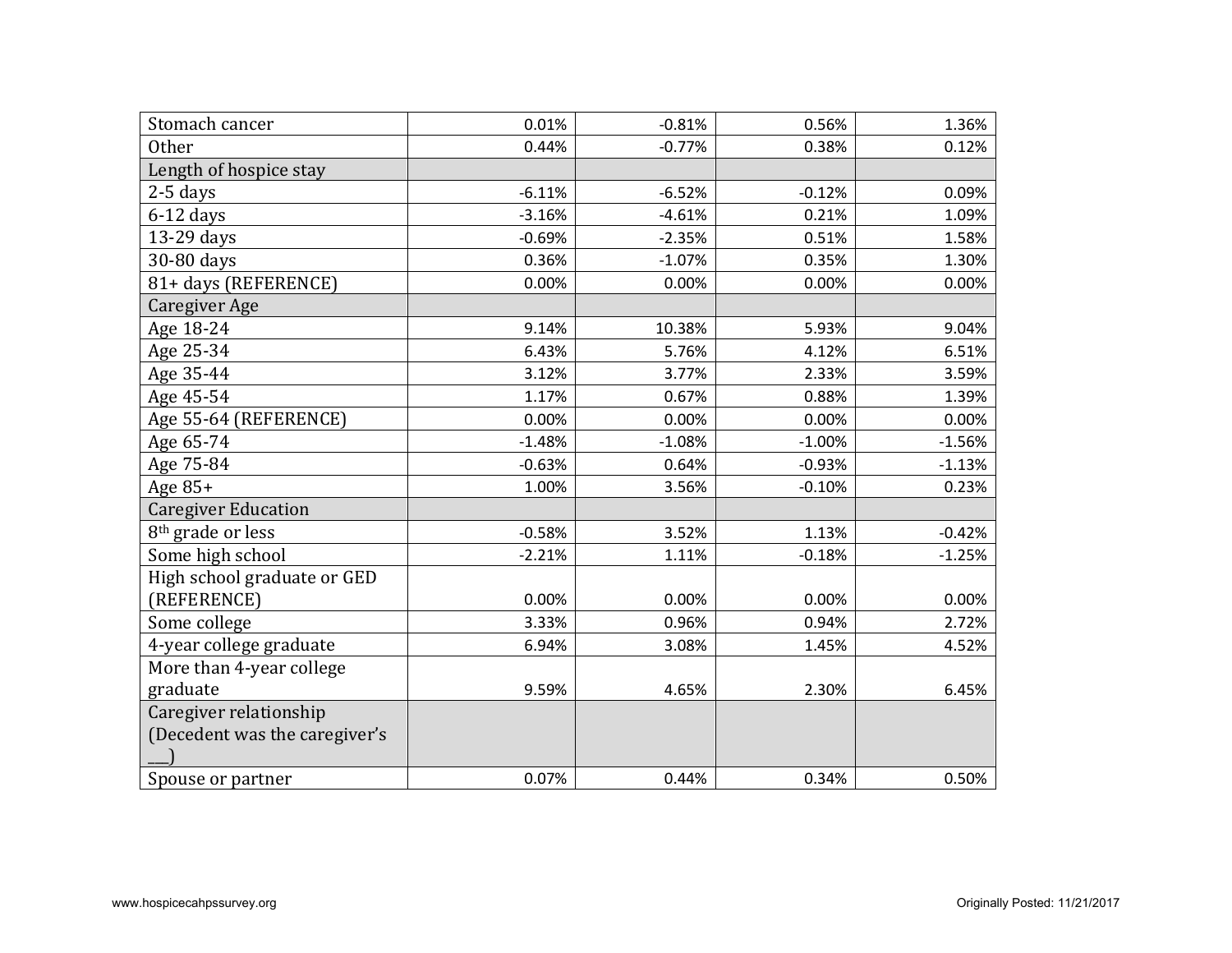| Parent (REFERENCE)             | 0.00%    | 0.00%    | 0.00%    | 0.00%    |
|--------------------------------|----------|----------|----------|----------|
| Mother-in-law or father-in-law | $-2.35%$ | $-1.65%$ | $-1.20%$ | $-2.53%$ |
| Grandparent                    | $-4.31%$ | $-3.01%$ | $-1.38%$ | $-3.27%$ |
| Aunt or uncle                  | $-1.28%$ | $-0.19%$ | $-0.25%$ | $-0.88%$ |
| Sister or brother              | 1.77%    | 1.82%    | 1.07%    | 1.37%    |
| Child                          | 0.14%    | 1.77%    | 0.74%    | 0.59%    |
| Friend                         | 1.09%    | 1.49%    | 0.71%    | $-0.12%$ |
| <b>Other</b>                   | $-0.06%$ | 2.04%    | 0.34%    | $-0.13%$ |
| Survey                         |          |          |          |          |
| Language/Respondent's home     |          |          |          |          |
| language                       |          |          |          |          |
| Survey language was Spanish    | $-1.23%$ | 9.09%    | $-0.96%$ | 0.21%    |
| Home language is Spanish but   |          |          |          |          |
| survey language was not        |          |          |          |          |
| Spanish                        | $-3.57%$ | 0.31%    | $-1.66%$ | $-2.23%$ |
| Survey language was Chinese*   | --       | $-\,-$   | --       |          |
| Home language is Chinese but   |          |          |          |          |
| survey language was not        |          |          |          |          |
| Chinese                        | 12.76%   | 25.89%   | 10.53%   | 11.51%   |
| All others (REFERENCE)         | 0.00%    | 0.00%    | 0.00%    | 0.00%    |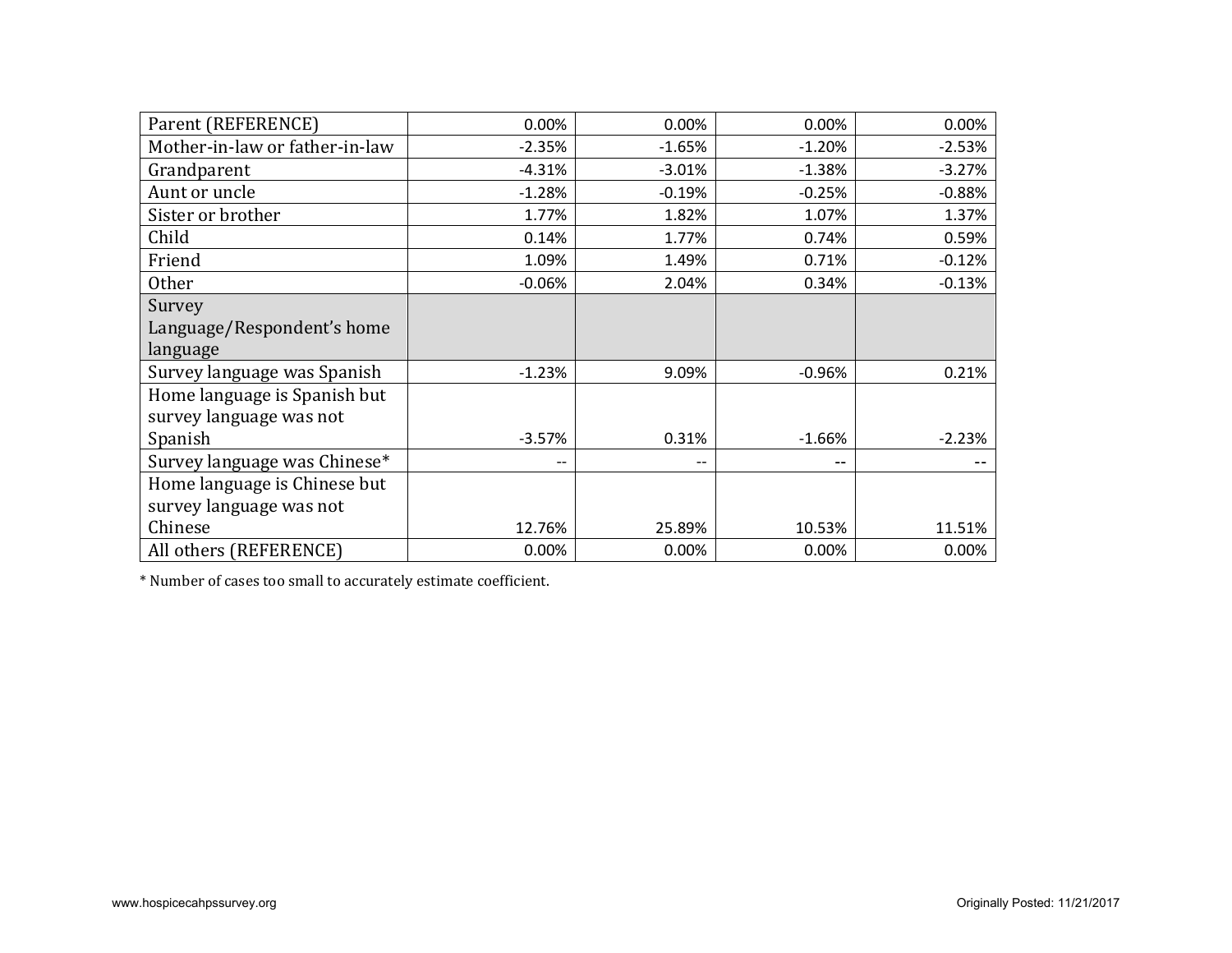|                                | support you got from the<br>hospice team while your<br>family member was in<br>Amount of emotional<br>hospice care | hospice team in the weeks<br>after your family member<br>support you got from the<br>Amount of emotional<br>died | your religious and spiritual<br>beliefs you got from the<br>Amount of support for<br>hospice team |
|--------------------------------|--------------------------------------------------------------------------------------------------------------------|------------------------------------------------------------------------------------------------------------------|---------------------------------------------------------------------------------------------------|
| Response percentile (per 1% of |                                                                                                                    |                                                                                                                  |                                                                                                   |
| response percentile)           | 0.02%                                                                                                              | 0.02%                                                                                                            | 0.02%                                                                                             |
| Decedent Age                   |                                                                                                                    |                                                                                                                  |                                                                                                   |
| Age 18-54                      | 0.34%                                                                                                              | 2.81%                                                                                                            | $-0.50%$                                                                                          |
| Age 55-64                      | 0.55%                                                                                                              | 2.33%                                                                                                            | $-0.19%$                                                                                          |
| Age 65-69                      | 0.84%                                                                                                              | 2.44%                                                                                                            | 0.17%                                                                                             |
| Age 70-74                      | 0.57%                                                                                                              | 1.73%                                                                                                            | $-0.09%$                                                                                          |
| Age 75-79                      | 0.53%                                                                                                              | 1.55%                                                                                                            | 0.07%                                                                                             |
| Age 80-84                      | 0.24%                                                                                                              | 1.11%                                                                                                            | 0.21%                                                                                             |
| Age 85-89                      | 0.24%                                                                                                              | 0.75%                                                                                                            | 0.04%                                                                                             |
| Age 90+ (REFERENCE)            | 0.00%                                                                                                              | 0.00%                                                                                                            | 0.00%                                                                                             |
| Payer for Hospice Care         |                                                                                                                    |                                                                                                                  |                                                                                                   |
| Medicare only (REFERENCE)      | 0.00%                                                                                                              | 0.00%                                                                                                            | 0.00%                                                                                             |
| Medicaid only or Medicaid and  |                                                                                                                    |                                                                                                                  |                                                                                                   |
| private insurance              | 2.54%                                                                                                              | 2.44%                                                                                                            | 2.03%                                                                                             |
| Medicare and Medicaid          | 1.69%                                                                                                              | 1.38%                                                                                                            | 1.37%                                                                                             |
| Private insurance only         | 0.01%                                                                                                              | $-0.74%$                                                                                                         | $-0.38%$                                                                                          |

## **Table 3. CAHPS Hospice Survey Case-Mix Adjustments for Emotional and Spiritual Support, Q2 2015 – Q1 2017**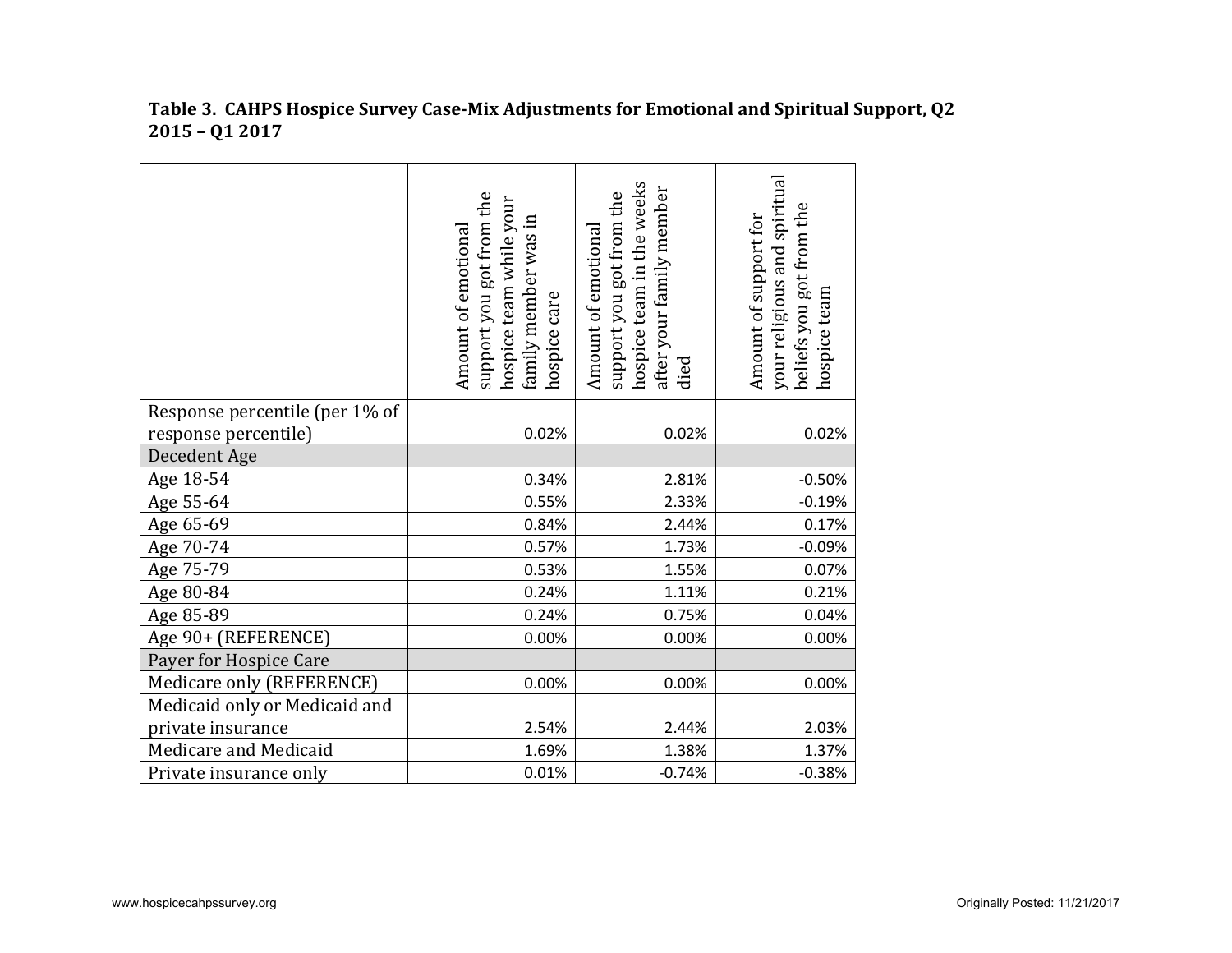| Medicare and private        |          |          |          |
|-----------------------------|----------|----------|----------|
| insurance                   | $-0.05%$ | 0.08%    | $-0.11%$ |
| Uninsured or no payer       | $-0.33%$ | $-0.98%$ | $-0.78%$ |
| <b>Other</b>                | 0.25%    | $-0.40%$ | 0.08%    |
| <b>Primary Diagnosis</b>    |          |          |          |
| Alzheimer's and non-        |          |          |          |
| Alzheimer's dementias       |          |          |          |
| (REFERENCE)                 | 0.00%    | 0.00%    | 0.00%    |
| Bladder cancer              | 1.42%    | 2.00%    | 1.42%    |
| Blood and lymphatic cancers | 1.24%    | 1.24%    | 0.65%    |
| Brain cancer                | 0.30%    | 0.60%    | $-0.27%$ |
| Breast cancer               | 0.13%    | 0.18%    | 0.07%    |
| Congestive heart failure    | 0.93%    | 1.57%    | 0.75%    |
| Chronic kidney disease      | 1.15%    | 1.30%    | 1.16%    |
| Chronic liver disease       | 0.24%    | 0.94%    | 0.23%    |
| Colorectal cancer           | 0.71%    | 1.57%    | 0.46%    |
| CVA/Stroke                  | 0.13%    | 0.24%    | $-0.22%$ |
| Liver cancer                | 0.78%    | 1.29%    | 0.81%    |
| Lung & other chest cavity   |          |          |          |
| cancer                      | 0.83%    | 1.34%    | 0.69%    |
| Non-infectious respiratory  | 1.10%    | 2.22%    | 0.80%    |
| Other heart disease         | 0.57%    | 0.87%    | 0.39%    |
| Ovarian cancer              | $-0.42%$ | $-0.86%$ | $-0.53%$ |
| Pancreatic cancer           | 0.57%    | 0.97%    | 0.15%    |
| Parkinson's and other       |          |          |          |
| degenerative diseases       | 0.27%    | 0.63%    | 0.34%    |
| Pneumonias and other        |          |          |          |
| infectious lung diseases    | 0.69%    | 1.25%    | 0.13%    |
| Prostate cancer             | 0.71%    | 1.51%    | 0.73%    |
| Stomach cancer              | 1.83%    | 2.17%    | 1.19%    |
| <b>Other</b>                | 0.50%    | 0.82%    | 0.17%    |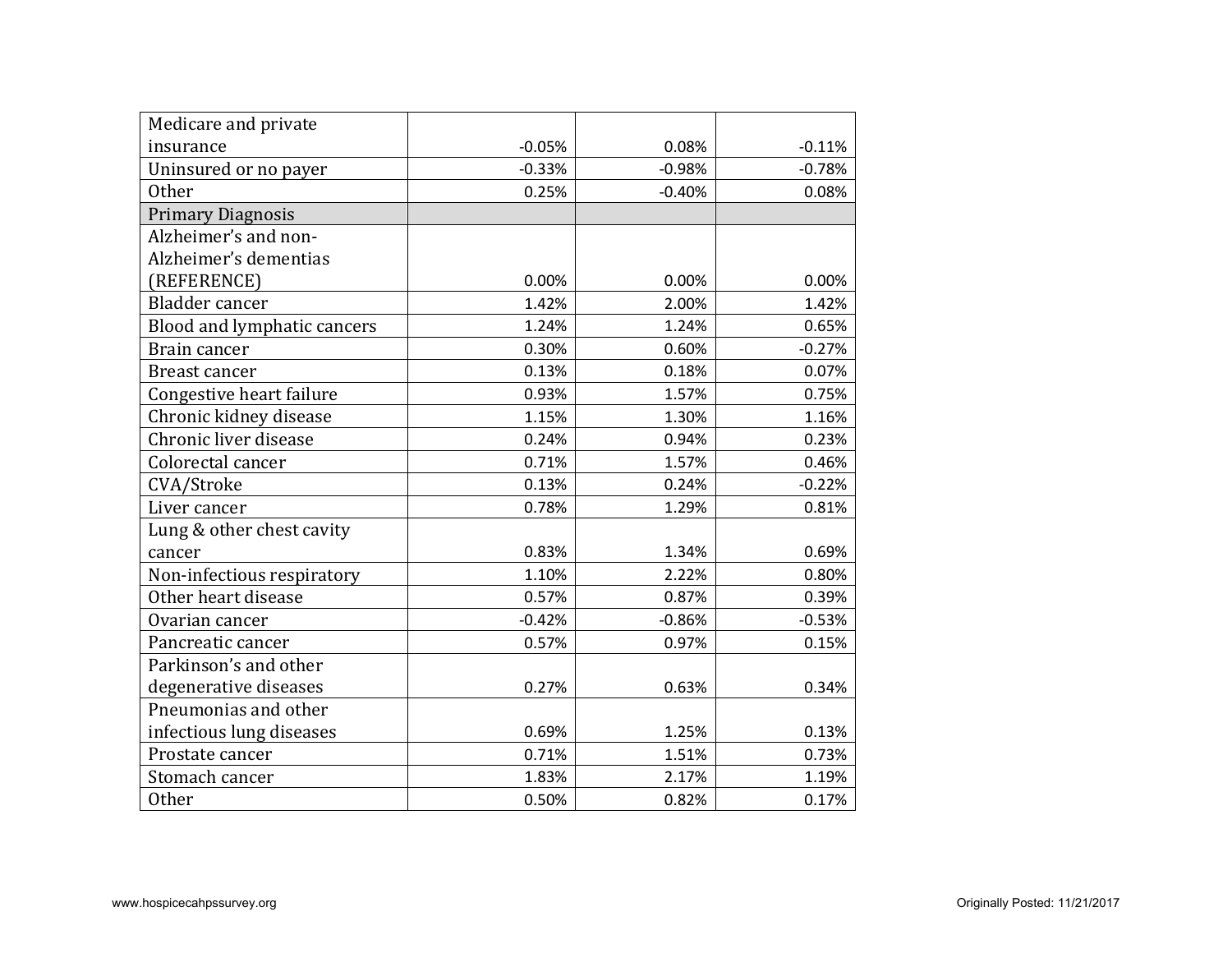| Length of hospice stay         |          |          |          |
|--------------------------------|----------|----------|----------|
| $2-5$ days                     | 0.53%    | $-2.22%$ | 0.61%    |
| $6-12$ days                    | 0.87%    | $-1.43%$ | 0.63%    |
| 13-29 days                     | 1.08%    | $-0.55%$ | 1.11%    |
| 30-80 days                     | 0.95%    | 0.21%    | 0.86%    |
| 81+ days (REFERENCE)           | 0.00%    | 0.00%    | 0.00%    |
| Caregiver Age                  |          |          |          |
| Age 18-24                      | 7.23%    | 10.49%   | 4.86%    |
| Age 25-34                      | 4.35%    | 7.74%    | 2.23%    |
| Age 35-44                      | 2.77%    | 5.18%    | 1.86%    |
| Age 45-54                      | 1.26%    | 2.43%    | 0.83%    |
| Age 55-64 (REFERENCE)          | 0.00%    | 0.00%    | 0.00%    |
| Age 65-74                      | $-1.16%$ | $-1.94%$ | $-0.60%$ |
| Age 75-84                      | $-1.52%$ | $-2.68%$ | $-0.40%$ |
| Age $85+$                      | $-0.75%$ | $-1.68%$ | 0.52%    |
| <b>Caregiver Education</b>     |          |          |          |
| 8 <sup>th</sup> grade or less  | 2.03%    | 2.46%    | 2.37%    |
| Some high school               | 0.57%    | 1.21%    | 1.19%    |
| High school graduate or GED    |          |          |          |
| (REFERENCE)                    | 0.00%    | 0.00%    | 0.00%    |
| Some college                   | 0.71%    | 1.10%    | 0.12%    |
| 4-year college graduate        | 0.97%    | 0.46%    | $-0.20%$ |
| More than 4-year college       |          |          |          |
| graduate                       | 1.77%    | 1.68%    | 0.43%    |
| Caregiver relationship         |          |          |          |
| (Decedent was the caregiver's  |          |          |          |
|                                |          |          |          |
| Spouse or partner              | 1.05%    | 4.26%    | 1.07%    |
| Parent (REFERENCE)             | 0.00%    | 0.00%    | 0.00%    |
| Mother-in-law or father-in-law | $-1.34%$ | $-1.47%$ | $-1.43%$ |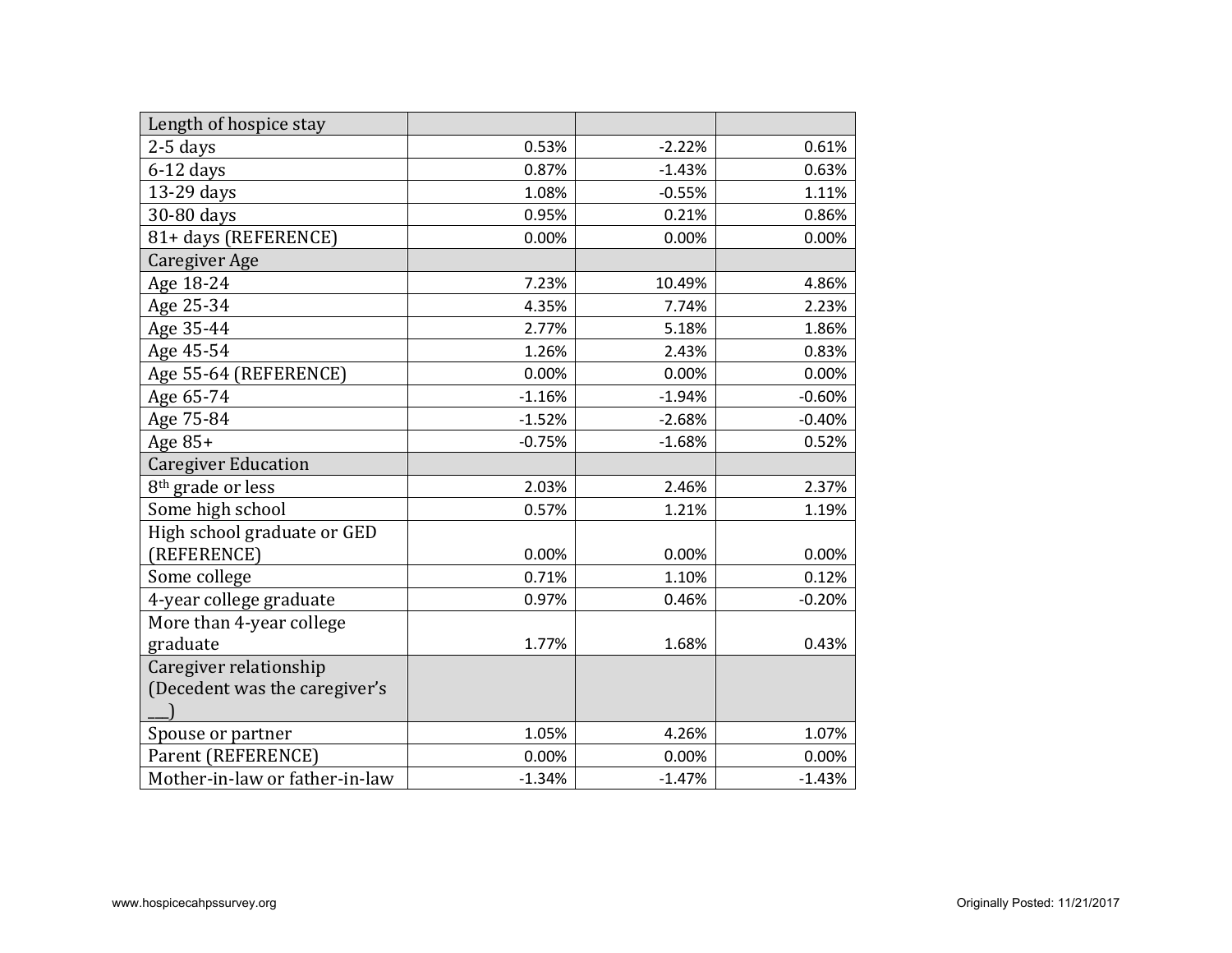| Grandparent                  | $-1.16%$ | $-0.88%$ | $-0.85%$ |
|------------------------------|----------|----------|----------|
| Aunt or uncle                | $-0.88%$ | $-2.36%$ | $-0.51%$ |
| Sister or brother            | 0.48%    | $-0.29%$ | 1.45%    |
| Child                        | 1.04%    | 2.31%    | 1.91%    |
| Friend                       | $-0.45%$ | $-1.09%$ | 0.12%    |
| <b>Other</b>                 | 0.22%    | $-0.40%$ | 0.56%    |
| Survey                       |          |          |          |
| Language/Respondent's home   |          |          |          |
| language                     |          |          |          |
| Survey language was Spanish  | 22.19%   | 17.21%   | 17.38%   |
| Home language is Spanish but |          |          |          |
| survey language was not      |          |          |          |
| Spanish                      | 7.11%    | 9.39%    | 7.55%    |
| Survey language was Chinese* | $-$      | $- -$    |          |
| Home language is Chinese but |          |          |          |
| survey language was not      |          |          |          |
| Chinese                      | 4.32%    | 4.59%    | 7.88%    |
| All others (REFERENCE)       | 0.00%    | 0.00%    | 0.00%    |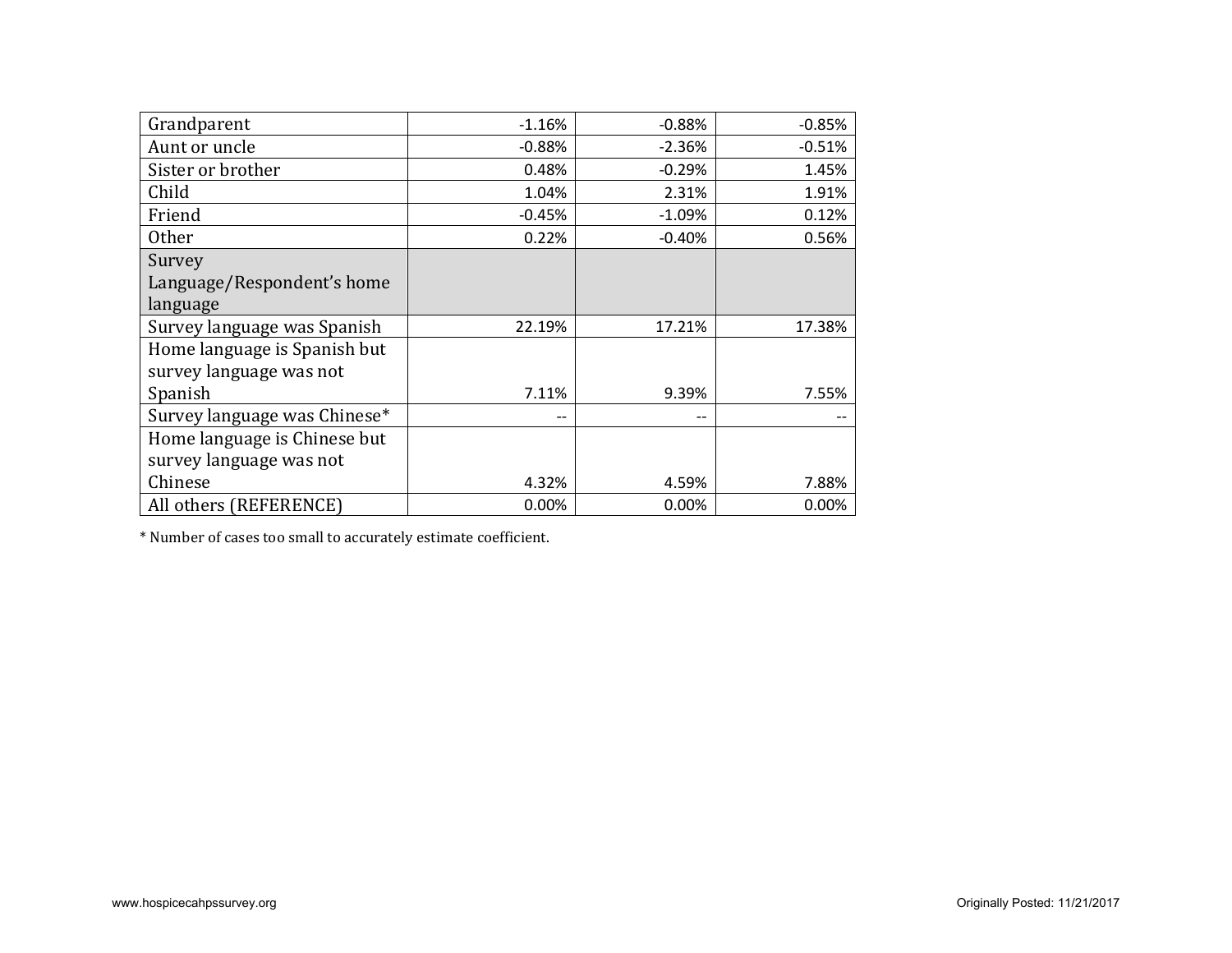|                                | as he or<br>got as<br>Your family member<br>much help with pain<br>needed<br>she <sub>1</sub> | Your family member got the<br>help he or she needed for<br>trouble breathing | Your family member got the<br>trouble with constipation<br>needed for<br>she<br>br<br>help he | the hospice team for feelings<br>Your family member got the<br>she needed from<br>of anxiety or sadness<br>help he or |
|--------------------------------|-----------------------------------------------------------------------------------------------|------------------------------------------------------------------------------|-----------------------------------------------------------------------------------------------|-----------------------------------------------------------------------------------------------------------------------|
| Response percentile (per 1% of |                                                                                               |                                                                              |                                                                                               |                                                                                                                       |
| response percentile)           | 0.04%                                                                                         | 0.04%                                                                        | 0.07%                                                                                         | 0.08%                                                                                                                 |
| Decedent Age                   |                                                                                               |                                                                              |                                                                                               |                                                                                                                       |
| Age 18-54                      | 1.65%                                                                                         | $-0.80%$                                                                     | $-3.36%$                                                                                      | $-5.83%$                                                                                                              |
| Age 55-64                      | 0.74%                                                                                         | $-0.75%$                                                                     | $-3.11%$                                                                                      | $-5.15%$                                                                                                              |
| Age 65-69                      | 0.29%                                                                                         | $-0.40%$                                                                     | $-2.82%$                                                                                      | $-4.51%$                                                                                                              |
| Age 70-74                      | 0.30%                                                                                         | $-0.25%$                                                                     | $-1.96%$                                                                                      | $-4.07%$                                                                                                              |
| Age 75-79                      | $-0.60%$                                                                                      | $-0.19%$                                                                     | $-1.57%$                                                                                      | $-3.54%$                                                                                                              |
| Age 80-84                      | $-0.33%$                                                                                      | 0.02%                                                                        | $-0.48%$                                                                                      | $-1.91%$                                                                                                              |
| Age 85-89                      | $-0.08%$                                                                                      | 0.11%                                                                        | $-0.43%$                                                                                      | $-0.97%$                                                                                                              |
| Age 90+ (REFERENCE)            | 0.00%                                                                                         | 0.00%                                                                        | 0.00%                                                                                         | 0.00%                                                                                                                 |
| Payer for Hospice Care         |                                                                                               |                                                                              |                                                                                               |                                                                                                                       |
| Medicare only (REFERENCE)      | 0.00%                                                                                         | 0.00%                                                                        | 0.00%                                                                                         | 0.00%                                                                                                                 |
| Medicaid only or Medicaid and  |                                                                                               |                                                                              |                                                                                               |                                                                                                                       |
| private insurance              | 1.60%                                                                                         | 3.96%                                                                        | 2.25%                                                                                         | 3.35%                                                                                                                 |
| Medicare and Medicaid          | 3.67%                                                                                         | 3.76%                                                                        | 6.15%                                                                                         | 5.57%                                                                                                                 |
| Private insurance only         | 0.39%                                                                                         | 0.61%                                                                        | 0.99%                                                                                         | 0.58%                                                                                                                 |

**Table 4. CAHPS Hospice Survey Case-Mix Adjustments for Help for Pain and Symptoms, Q2 2015 – Q1 2017**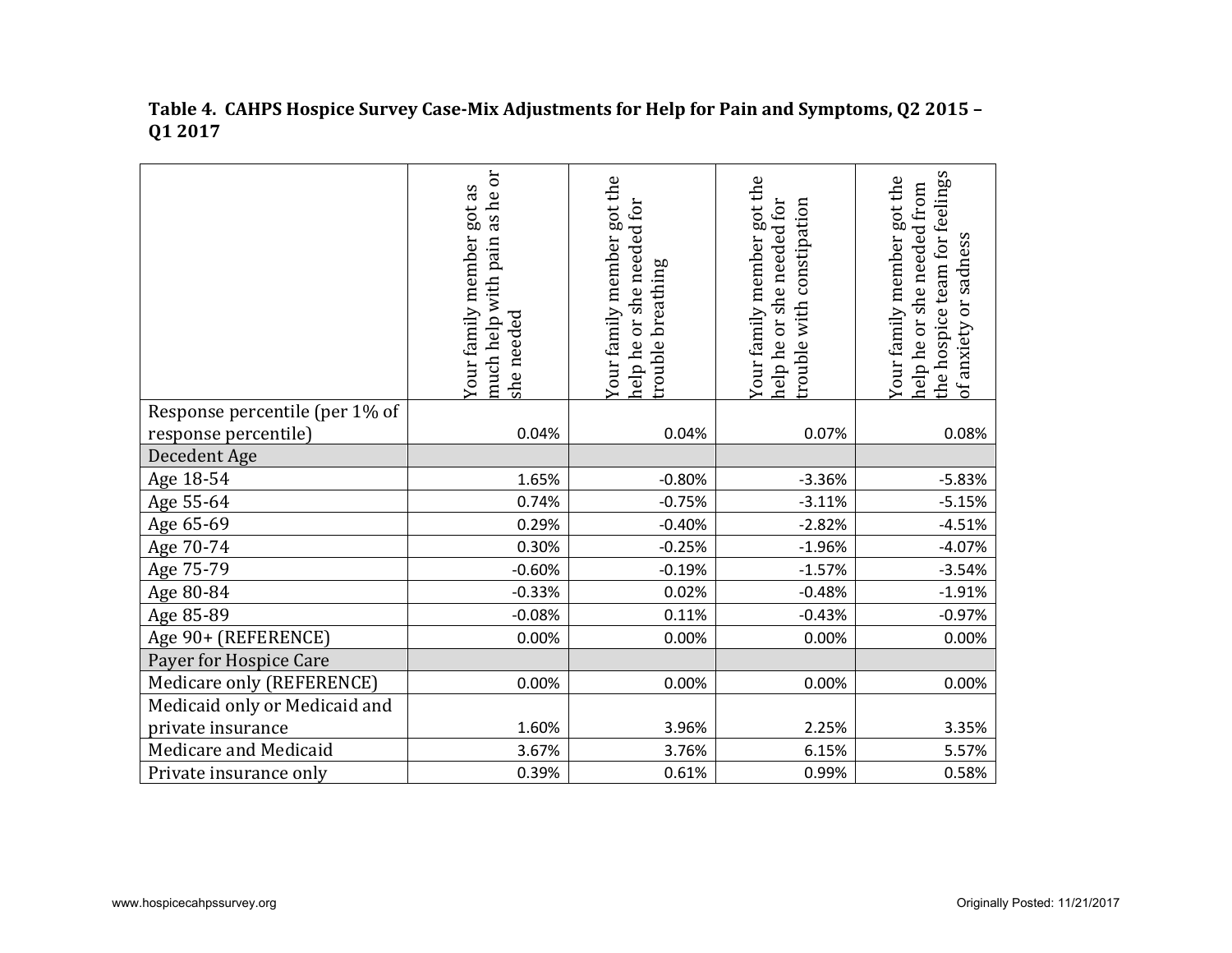| Medicare and private        |          |          |          |          |
|-----------------------------|----------|----------|----------|----------|
| insurance                   | $-0.34%$ | $-0.17%$ | $-0.10%$ | 0.63%    |
| Uninsured or no payer       | $-3.04%$ | 0.04%    | $-0.04%$ | 0.81%    |
| <b>Other</b>                | 1.19%    | 1.67%    | 2.14%    | 1.91%    |
| <b>Primary Diagnosis</b>    |          |          |          |          |
| Alzheimer's and non-        |          |          |          |          |
| Alzheimer's dementias       |          |          |          |          |
| (REFERENCE)                 | 0.00%    | 0.00%    | 0.00%    | 0.00%    |
| Bladder cancer              | 1.39%    | $-1.55%$ | 1.80%    | 0.09%    |
| Blood and lymphatic cancers | 1.37%    | $-0.79%$ | 1.18%    | 0.93%    |
| Brain cancer                | $-2.22%$ | $-0.63%$ | 0.25%    | 0.41%    |
| Breast cancer               | $-0.80%$ | $-2.78%$ | 1.01%    | $-1.04%$ |
| Congestive heart failure    | 1.91%    | $-1.94%$ | 1.46%    | $-0.40%$ |
| Chronic kidney disease      | 1.69%    | $-1.22%$ | 1.72%    | 1.21%    |
| Chronic liver disease       | $-0.83%$ | $-0.70%$ | 2.52%    | 0.72%    |
| Colorectal cancer           | 0.22%    | $-0.79%$ | 0.91%    | $-0.21%$ |
| CVA/Stroke                  | $-0.27%$ | $-0.19%$ | 0.71%    | $-0.19%$ |
| Liver cancer                | 0.19%    | $-2.15%$ | $-0.95%$ | $-0.22%$ |
| Lung & other chest cavity   |          |          |          |          |
| cancer                      | 0.40%    | $-3.64%$ | 0.22%    | $-1.19%$ |
| Non-infectious respiratory  | 0.99%    | $-3.81%$ | 0.11%    | $-1.62%$ |
| Other heart disease         | 1.20%    | $-2.40%$ | 0.88%    | $-1.44%$ |
| Ovarian cancer              | 0.58%    | $-3.75%$ | 2.24%    | $-1.90%$ |
| Pancreatic cancer           | 0.14%    | $-2.57%$ | 0.54%    | $-0.65%$ |
| Parkinson's and other       |          |          |          |          |
| degenerative diseases       | 0.60%    | $-0.47%$ | 1.51%    | 1.07%    |
| Pneumonias and other        |          |          |          |          |
| infectious lung diseases    | 0.20%    | $-4.25%$ | $-0.47%$ | $-1.73%$ |
| Prostate cancer             | 0.80%    | $-1.27%$ | 0.27%    | 0.13%    |
| Stomach cancer              | 0.51%    | $-1.29%$ | 0.39%    | 0.08%    |
| Other                       | 0.55%    | $-1.75%$ | 0.87%    | $-0.10%$ |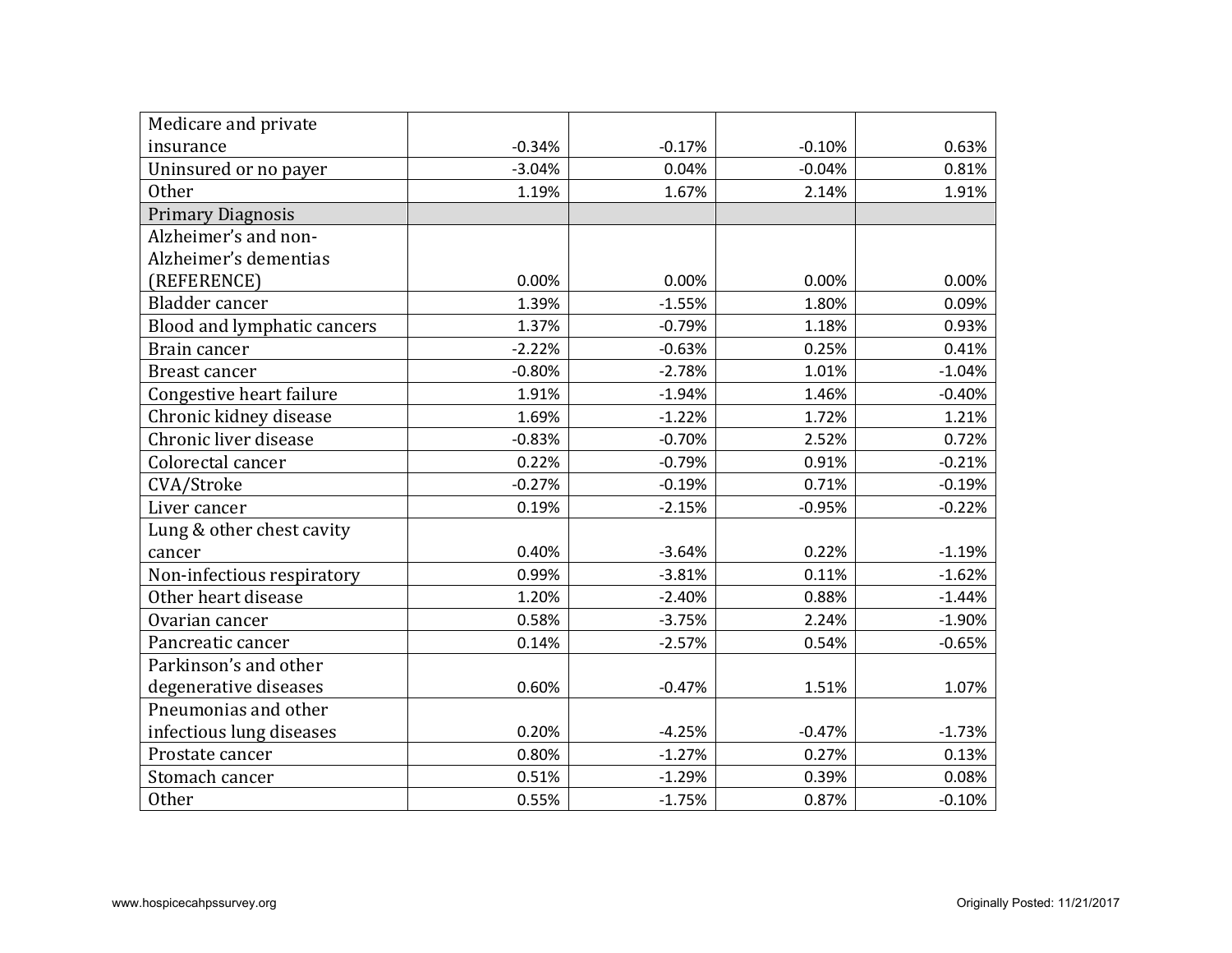| Length of hospice stay         |          |          |          |          |
|--------------------------------|----------|----------|----------|----------|
| $2-5$ days                     | 0.12%    | 1.18%    | 13.59%   | 2.98%    |
| $6-12$ days                    | 0.67%    | 1.57%    | 9.62%    | 3.46%    |
| 13-29 days                     | 1.72%    | 1.68%    | 6.22%    | 3.84%    |
| 30-80 days                     | 1.42%    | 1.39%    | 3.16%    | 2.92%    |
| 81+ days (REFERENCE)           | 0.00%    | 0.00%    | 0.00%    | 0.00%    |
| Caregiver Age                  |          |          |          |          |
| Age 18-24                      | 7.72%    | 11.20%   | 11.18%   | 15.54%   |
| Age 25-34                      | 5.61%    | 7.64%    | 8.70%    | 8.50%    |
| Age 35-44                      | 1.81%    | 4.23%    | 4.60%    | 3.56%    |
| Age 45-54                      | 0.84%    | 1.55%    | 1.38%    | 0.67%    |
| Age 55-64 (REFERENCE)          | 0.00%    | 0.00%    | 0.00%    | 0.00%    |
| Age 65-74                      | $-0.98%$ | $-0.72%$ | 0.07%    | 0.54%    |
| Age 75-84                      | 0.90%    | 1.79%    | 4.06%    | 6.18%    |
| Age 85+                        | 2.85%    | 5.38%    | 6.91%    | 10.90%   |
| <b>Caregiver Education</b>     |          |          |          |          |
| 8 <sup>th</sup> grade or less  | 0.06%    | 2.66%    | 3.01%    | $-0.19%$ |
| Some high school               | $-1.43%$ | $-0.14%$ | $-0.46%$ | $-2.75%$ |
| High school graduate or GED    |          |          |          |          |
| (REFERENCE)                    | 0.00%    | 0.00%    | 0.00%    | 0.00%    |
| Some college                   | 1.69%    | 1.67%    | 2.38%    | 3.60%    |
| 4-year college graduate        | 2.75%    | 3.88%    | 5.40%    | 8.79%    |
| More than 4-year college       |          |          |          |          |
| graduate                       | 4.45%    | 5.71%    | 7.43%    | 11.80%   |
| Caregiver relationship         |          |          |          |          |
| (Decedent was the caregiver's  |          |          |          |          |
|                                |          |          |          |          |
| Spouse or partner              | 0.07%    | 0.93%    | 0.89%    | 2.40%    |
| Parent (REFERENCE)             | 0.00%    | 0.00%    | 0.00%    | 0.00%    |
| Mother-in-law or father-in-law | $-3.02%$ | $-2.39%$ | $-5.80%$ | $-5.57%$ |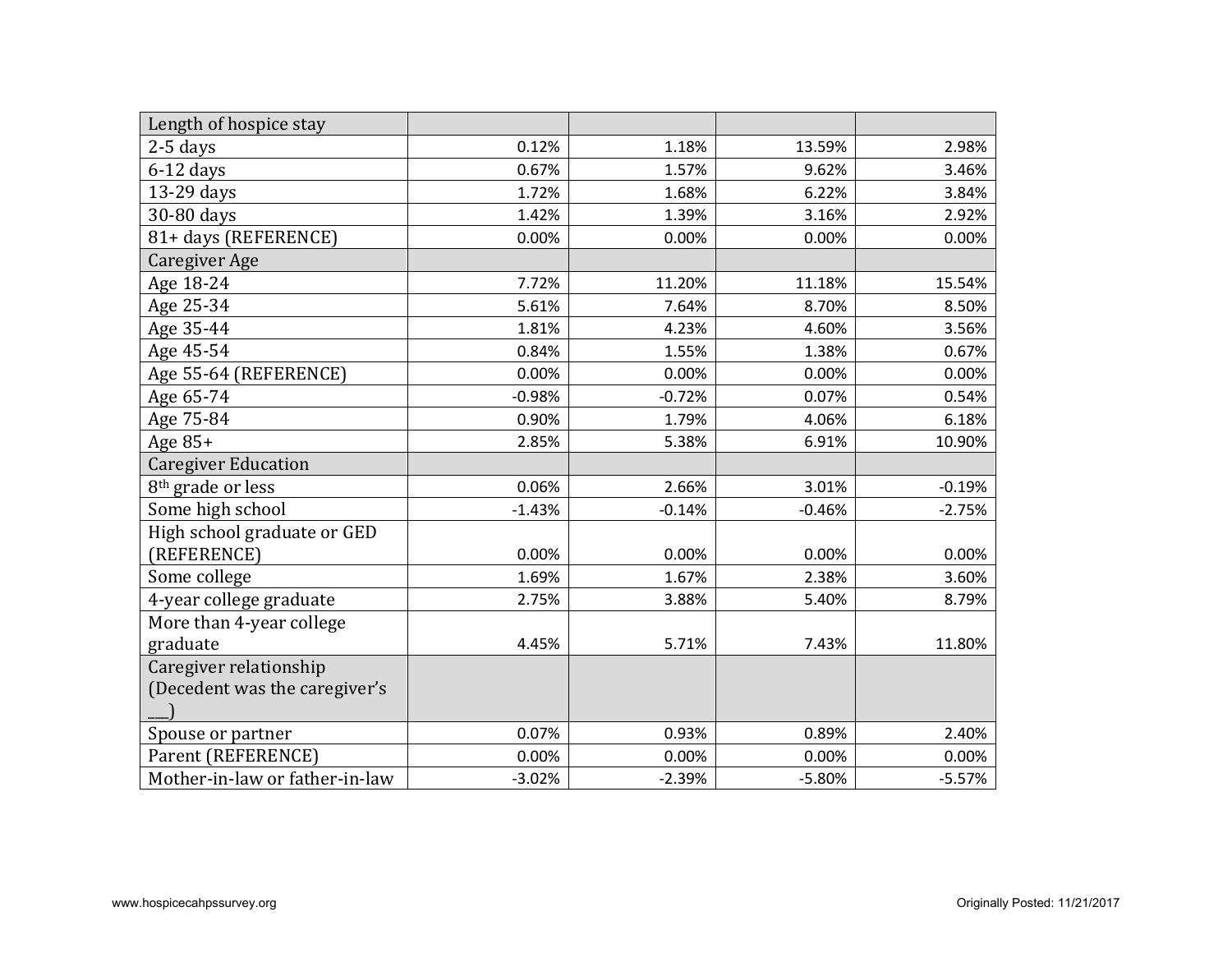| Grandparent                  | $-3.20%$                 | $-3.46%$ | $-5.72%$                 | $-7.18%$ |
|------------------------------|--------------------------|----------|--------------------------|----------|
| Aunt or uncle                | $-0.73%$                 | $-0.76%$ | $-0.63%$                 | $-1.20%$ |
| Sister or brother            | 1.15%                    | 2.71%    | 3.63%                    | 4.80%    |
| Child                        | 0.59%                    | 0.87%    | 1.72%                    | 2.54%    |
| Friend                       | $-0.38%$                 | $-0.03%$ | 1.95%                    | 1.44%    |
| <b>Other</b>                 | $-0.66%$                 | 0.17%    | $-0.89%$                 | 0.17%    |
| Survey                       |                          |          |                          |          |
| Language/Respondent's home   |                          |          |                          |          |
| language                     |                          |          |                          |          |
| Survey language was Spanish  | $-6.57%$                 | 3.14%    | $-0.04%$                 | $-1.51%$ |
| Home language is Spanish but |                          |          |                          |          |
| survey language was not      |                          |          |                          |          |
| Spanish                      | $-6.23%$                 | 2.60%    | 1.25%                    | $-3.33%$ |
| Survey language was Chinese* | $\overline{\phantom{m}}$ | --       | $\overline{\phantom{m}}$ |          |
| Home language is Chinese but |                          |          |                          |          |
| survey language was not      |                          |          |                          |          |
| Chinese                      | 2.80%                    | 19.29%   | 20.74%                   | 21.59%   |
| All others (REFERENCE)       | 0.00%                    | 0.00%    | 0.00%                    | 0.00%    |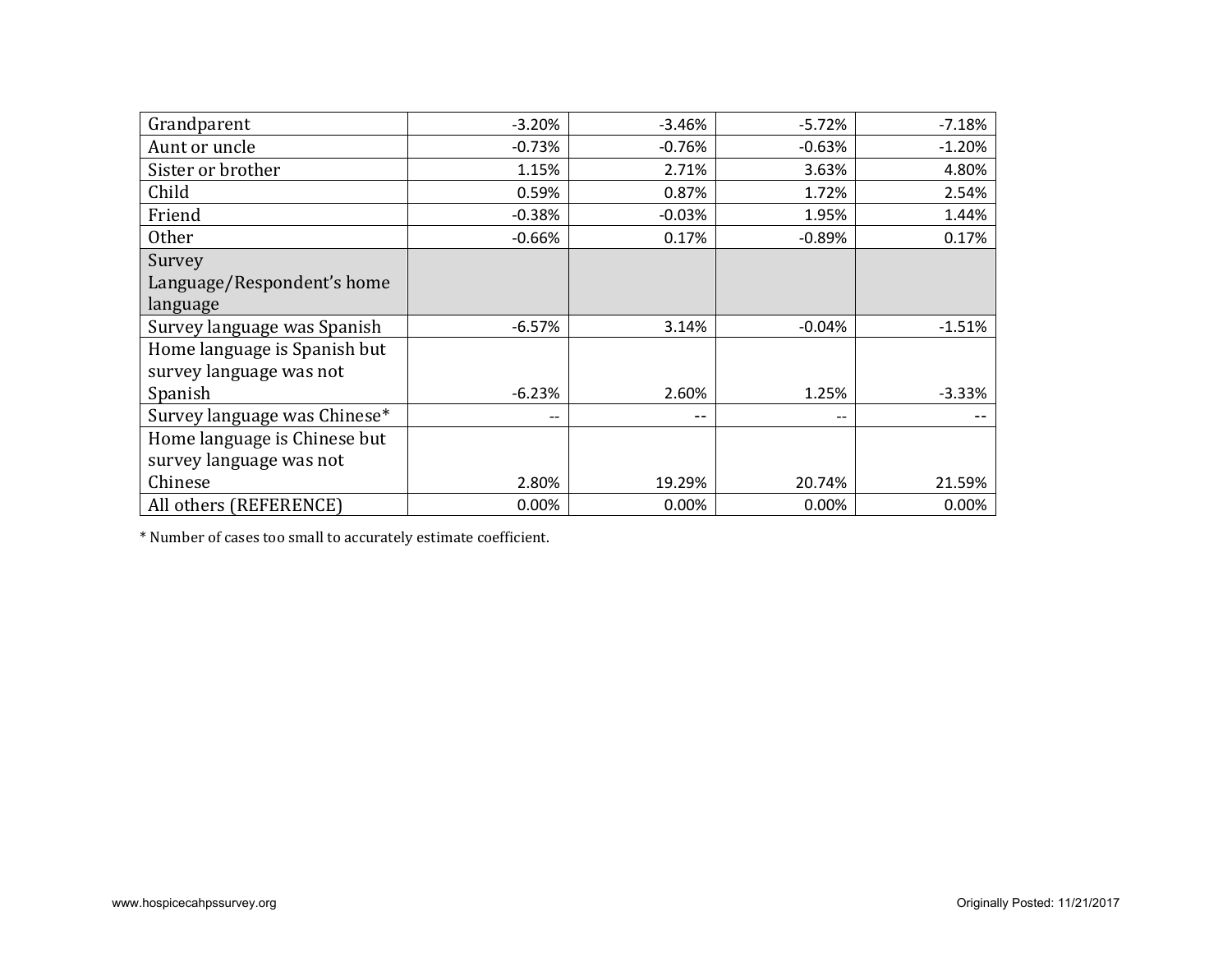|                                | what side effects to watch for<br>Hospice team gave you the<br>training you needed about<br>from pain medicine | training you needed about if<br>give more pain<br>Hospice team gave you the<br>medicine to your family<br>and when to<br>member | he or she had trouble breathing<br>training you needed about how<br>to help your family member if<br>Hospice team gave you the | member became restless or<br>Hospice team gave you the<br>you needed about<br>what to do if your family<br>training<br>agitated | A member of the hospice team<br>discussed side effects of pain<br>medicine with you or your<br>family member |
|--------------------------------|----------------------------------------------------------------------------------------------------------------|---------------------------------------------------------------------------------------------------------------------------------|--------------------------------------------------------------------------------------------------------------------------------|---------------------------------------------------------------------------------------------------------------------------------|--------------------------------------------------------------------------------------------------------------|
| Response percentile (per 1% of |                                                                                                                |                                                                                                                                 |                                                                                                                                |                                                                                                                                 |                                                                                                              |
| response percentile)           | 0.03%                                                                                                          | 0.03%                                                                                                                           | 0.02%                                                                                                                          | 0.05%                                                                                                                           | 0.04%                                                                                                        |
| Decedent Age                   |                                                                                                                |                                                                                                                                 |                                                                                                                                |                                                                                                                                 |                                                                                                              |
| Age 18-54                      | $-5.71%$                                                                                                       | $-2.51%$                                                                                                                        | $-1.53%$                                                                                                                       | $-1.10%$                                                                                                                        | $-5.92%$                                                                                                     |
| Age 55-64                      | $-4.38%$                                                                                                       | $-1.62%$                                                                                                                        | $-0.87%$                                                                                                                       | $-1.61%$                                                                                                                        | $-4.39%$                                                                                                     |
| Age 65-69                      | $-5.11%$                                                                                                       | $-1.90%$                                                                                                                        | $-0.82%$                                                                                                                       | $-2.57%$                                                                                                                        | $-5.09%$                                                                                                     |
| Age 70-74                      | $-3.71%$                                                                                                       | $-1.48%$                                                                                                                        | $-0.49%$                                                                                                                       | $-2.73%$                                                                                                                        | $-4.14%$                                                                                                     |
| Age 75-79                      | $-4.02%$                                                                                                       | $-1.72%$                                                                                                                        | $-0.64%$                                                                                                                       | $-3.44%$                                                                                                                        | $-3.72%$                                                                                                     |
| Age 80-84                      | $-2.94%$                                                                                                       | $-1.57%$                                                                                                                        | $-0.84%$                                                                                                                       | $-2.29%$                                                                                                                        | $-2.68%$                                                                                                     |
| Age 85-89                      | $-1.40%$                                                                                                       | $-0.87%$                                                                                                                        | $-0.64%$                                                                                                                       | $-1.23%$                                                                                                                        | $-1.36%$                                                                                                     |
| Age 90+ (REFERENCE)            | 0.00%                                                                                                          | 0.00%                                                                                                                           | 0.00%                                                                                                                          | 0.00%                                                                                                                           | 0.00%                                                                                                        |
| Payer for Hospice Care         |                                                                                                                |                                                                                                                                 |                                                                                                                                |                                                                                                                                 |                                                                                                              |
| Medicare only (REFERENCE)      | 0.00%                                                                                                          | 0.00%                                                                                                                           | 0.00%                                                                                                                          | 0.00%                                                                                                                           | 0.00%                                                                                                        |
| Medicaid only or Medicaid and  |                                                                                                                |                                                                                                                                 |                                                                                                                                |                                                                                                                                 |                                                                                                              |
| private insurance              | 2.05%                                                                                                          | 1.16%                                                                                                                           | 0.71%                                                                                                                          | 1.62%                                                                                                                           | 1.01%                                                                                                        |
| Medicare and Medicaid          | 5.05%                                                                                                          | 4.49%                                                                                                                           | 4.48%                                                                                                                          | 6.94%                                                                                                                           | 3.36%                                                                                                        |
| Private insurance only         | $-0.17%$                                                                                                       | $-0.08%$                                                                                                                        | 0.46%                                                                                                                          | 0.20%                                                                                                                           | $-1.01%$                                                                                                     |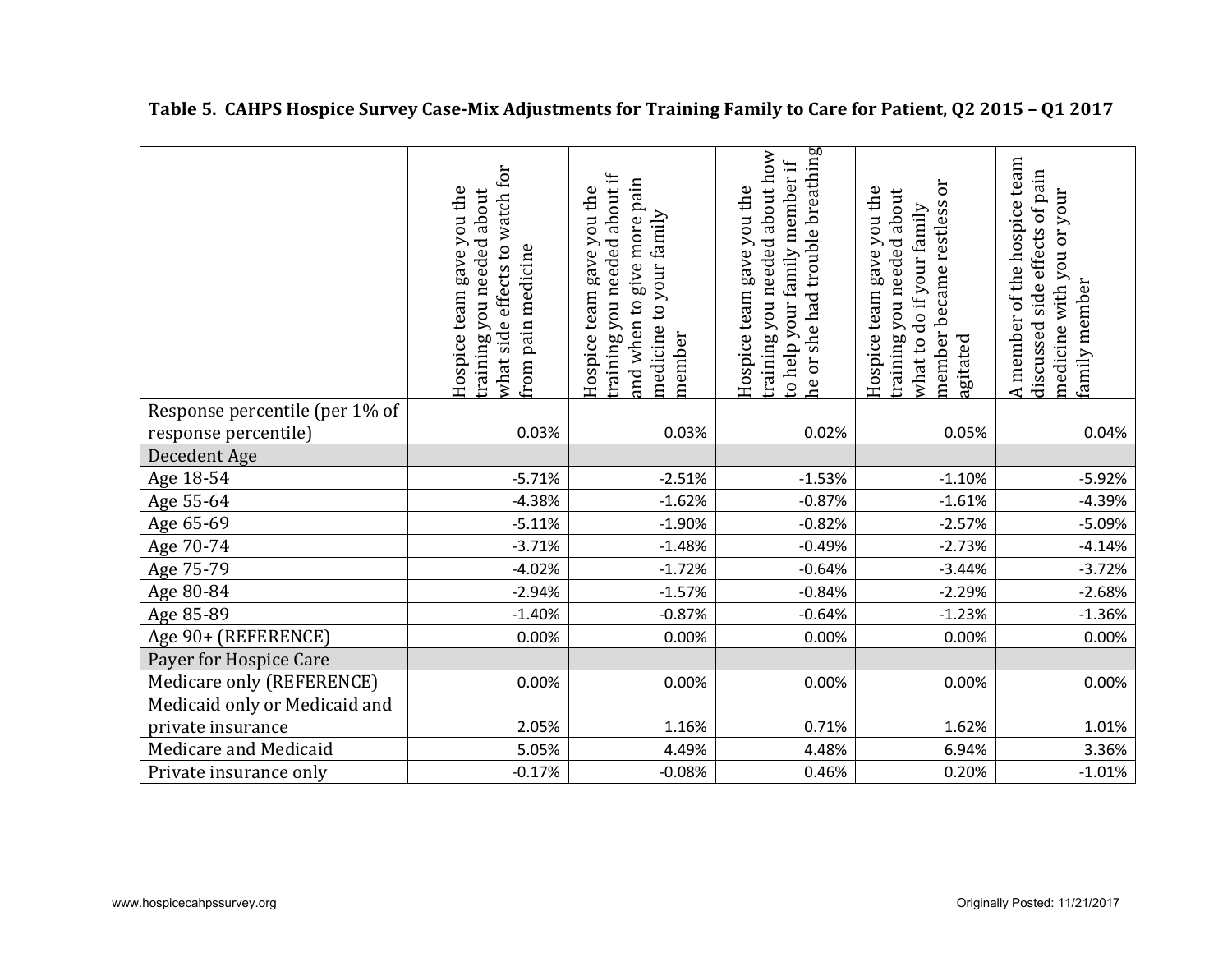| Medicare and private        |          |          |          |          |          |
|-----------------------------|----------|----------|----------|----------|----------|
| insurance                   | 0.11%    | $-0.19%$ | 0.10%    | 0.00%    | $-0.55%$ |
| Uninsured or no payer       | $-1.94%$ | $-2.31%$ | $-4.39%$ | $-4.79%$ | $-2.27%$ |
| <b>Other</b>                | 1.53%    | 0.99%    | 1.31%    | 2.02%    | 0.27%    |
| <b>Primary Diagnosis</b>    |          |          |          |          |          |
| Alzheimer's and non-        |          |          |          |          |          |
| Alzheimer's dementias       |          |          |          |          |          |
| (REFERENCE)                 | 0.00%    | 0.00%    | 0.00%    | 0.00%    | 0.00%    |
| Bladder cancer              | $-3.88%$ | $-1.58%$ | $-2.77%$ | $-0.19%$ | $-2.53%$ |
| Blood and lymphatic cancers | $-4.21%$ | $-1.76%$ | $-3.18%$ | $-0.33%$ | $-2.49%$ |
| Brain cancer                | $-5.81%$ | $-2.37%$ | $-2.80%$ | $-4.97%$ | $-3.01%$ |
| Breast cancer               | $-5.85%$ | $-2.86%$ | $-3.36%$ | $-2.23%$ | $-3.97%$ |
| Congestive heart failure    | $-2.79%$ | $-0.90%$ | $-2.31%$ | $-0.62%$ | $-1.73%$ |
| Chronic kidney disease      | $-3.81%$ | $-0.95%$ | $-3.23%$ | $-2.06%$ | $-2.76%$ |
| Chronic liver disease       | $-4.29%$ | $-1.66%$ | $-3.14%$ | $-2.78%$ | $-3.37%$ |
| Colorectal cancer           | $-4.31%$ | $-2.03%$ | $-2.80%$ | $-1.19%$ | $-3.04%$ |
| CVA/Stroke                  | $-3.19%$ | $-1.78%$ | $-2.33%$ | $-2.96%$ | $-1.31%$ |
| Liver cancer                | $-4.49%$ | $-1.90%$ | $-2.94%$ | $-2.12%$ | $-3.83%$ |
| Lung & other chest cavity   |          |          |          |          |          |
| cancer                      | $-4.27%$ | $-2.22%$ | $-4.09%$ | $-1.45%$ | $-3.04%$ |
| Non-infectious respiratory  | $-3.33%$ | $-1.60%$ | $-3.30%$ | $-1.14%$ | $-3.15%$ |
| Other heart disease         | $-3.39%$ | $-1.83%$ | $-3.38%$ | $-2.21%$ | $-2.38%$ |
| Ovarian cancer              | $-8.21%$ | $-4.12%$ | $-3.76%$ | $-3.94%$ | $-5.94%$ |
| Pancreatic cancer           | $-4.02%$ | $-2.25%$ | $-3.25%$ | $-0.58%$ | $-3.49%$ |
| Parkinson's and other       |          |          |          |          |          |
| degenerative diseases       | $-1.82%$ | $-1.12%$ | $-1.28%$ | $-0.52%$ | $-1.25%$ |
| Pneumonias and other        |          |          |          |          |          |
| infectious lung diseases    | $-3.96%$ | $-1.72%$ | $-3.79%$ | $-2.67%$ | $-4.08%$ |
| Prostate cancer             | $-4.44%$ | $-2.61%$ | $-2.77%$ | $-1.28%$ | $-2.72%$ |
| Stomach cancer              | $-4.23%$ | $-2.59%$ | $-3.72%$ | $-1.95%$ | $-2.68%$ |
| <b>Other</b>                | $-3.73%$ | $-2.04%$ | $-2.87%$ | $-0.87%$ | $-2.83%$ |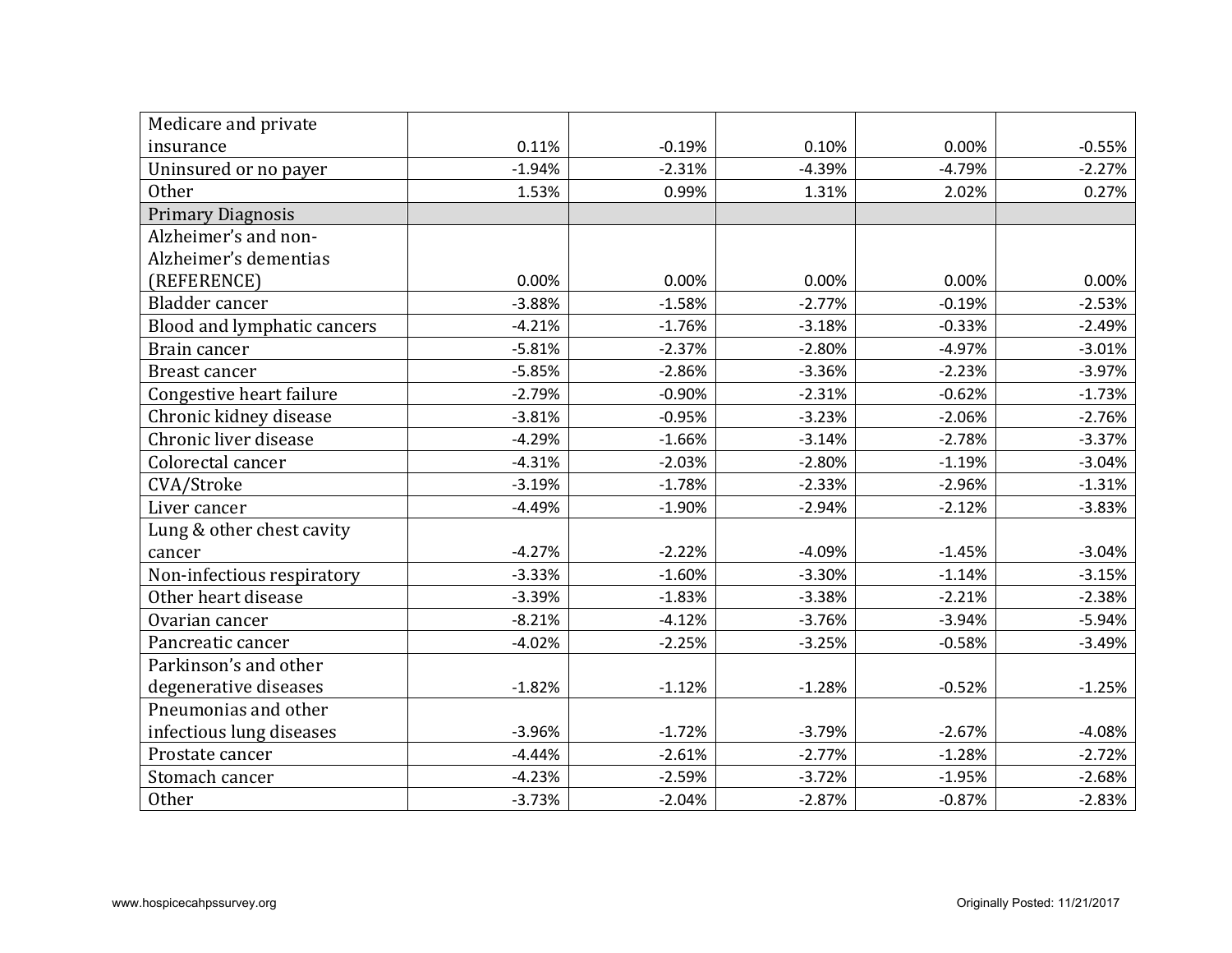| Length of hospice stay         |          |          |          |          |          |
|--------------------------------|----------|----------|----------|----------|----------|
| $2-5$ days                     | 4.56%    | 3.24%    | 6.87%    | 2.14%    | 7.54%    |
| $6-12$ days                    | 3.37%    | 2.30%    | 5.20%    | 1.59%    | 5.68%    |
| 13-29 days                     | 2.13%    | 1.83%    | 3.78%    | 1.37%    | 3.83%    |
| 30-80 days                     | 1.34%    | 1.02%    | 2.09%    | 1.11%    | 2.13%    |
| 81+ days (REFERENCE)           | 0.00%    | 0.00%    | 0.00%    | 0.00%    | 0.00%    |
| Caregiver Age                  |          |          |          |          |          |
| Age 18-24                      | 11.65%   | 6.20%    | 13.44%   | 11.51%   | 9.85%    |
| Age 25-34                      | 3.77%    | 3.02%    | 7.60%    | 4.66%    | 4.14%    |
| Age 35-44                      | 0.74%    | 1.25%    | 3.09%    | 1.51%    | 1.46%    |
| Age 45-54                      | $-0.75%$ | 0.22%    | 0.57%    | $-0.01%$ | 0.01%    |
| Age 55-64 (REFERENCE)          | 0.00%    | 0.00%    | 0.00%    | 0.00%    | 0.00%    |
| Age 65-74                      | 0.94%    | $-0.61%$ | $-1.03%$ | 0.94%    | 0.74%    |
| Age 75-84                      | 4.54%    | 1.28%    | 1.74%    | 5.56%    | 5.04%    |
| Age $85+$                      | 7.37%    | 4.07%    | 5.09%    | 8.42%    | 8.44%    |
| <b>Caregiver Education</b>     |          |          |          |          |          |
| 8 <sup>th</sup> grade or less  | $-1.34%$ | $-0.21%$ | 0.92%    | $-1.68%$ | 0.13%    |
| Some high school               | $-3.23%$ | $-1.93%$ | $-1.53%$ | $-3.17%$ | $-2.27%$ |
| High school graduate or GED    |          |          |          |          |          |
| (REFERENCE)                    | 0.00%    | 0.00%    | 0.00%    | 0.00%    | 0.00%    |
| Some college                   | 1.92%    | 2.02%    | 2.06%    | 2.55%    | 1.51%    |
| 4-year college graduate        | 5.94%    | 5.33%    | 5.43%    | 7.26%    | 4.29%    |
| More than 4-year college       |          |          |          |          |          |
| graduate                       | 7.44%    | 7.00%    | 7.42%    | 9.65%    | 5.36%    |
| Caregiver relationship         |          |          |          |          |          |
| (Decedent was the caregiver's  |          |          |          |          |          |
|                                |          |          |          |          |          |
| Spouse or partner              | 0.37%    | $-0.14%$ | 0.28%    | 0.09%    | 3.19%    |
| Parent (REFERENCE)             | 0.00%    | 0.00%    | 0.00%    | 0.00%    | 0.00%    |
| Mother-in-law or father-in-law | $-5.46%$ | $-3.93%$ | $-5.67%$ | $-6.11%$ | $-4.74%$ |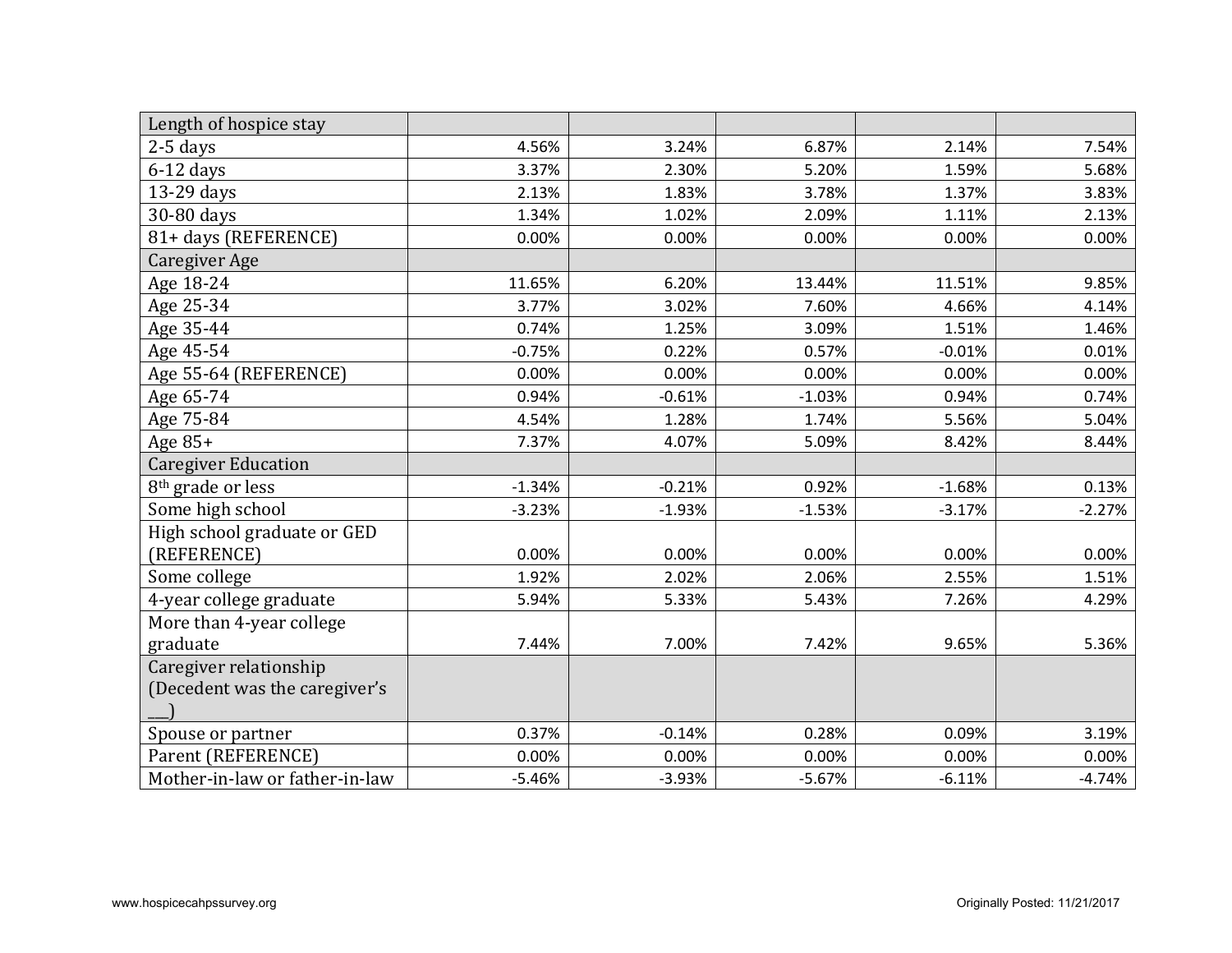| Grandparent                  | $-7.02%$  | $-5.87%$                 | $-6.50%$  | $-7.44%$  | $-6.02%$ |
|------------------------------|-----------|--------------------------|-----------|-----------|----------|
| Aunt or uncle                | 2.62%     | 0.35%                    | 0.65%     | 2.29%     | 2.05%    |
| Sister or brother            | 5.63%     | 2.87%                    | 4.01%     | 4.80%     | 5.68%    |
| Child                        | 3.33%     | 0.70%                    | 2.29%     | 1.49%     | 5.15%    |
| Friend                       | 4.15%     | 1.65%                    | 1.28%     | 2.88%     | 2.86%    |
| <b>Other</b>                 | 1.75%     | $-0.43%$                 | $-0.44%$  | 0.49%     | 2.15%    |
| Survey                       |           |                          |           |           |          |
| Language/Respondent's home   |           |                          |           |           |          |
| language                     |           |                          |           |           |          |
| Survey language was Spanish  | $-10.87%$ | $-7.59%$                 | $-10.64%$ | $-13.31%$ | $-6.12%$ |
| Home language is Spanish but |           |                          |           |           |          |
| survey language was not      |           |                          |           |           |          |
| Spanish                      | $-8.89%$  | $-4.83%$                 | $-6.16%$  | $-9.23%$  | $-5.09%$ |
| Survey language was Chinese* | --        | $\overline{\phantom{m}}$ | $- -$     | $- -$     |          |
| Home language is Chinese but |           |                          |           |           |          |
| survey language was not      |           |                          |           |           |          |
| Chinese                      | $-0.82%$  | 2.51%                    | $-1.79%$  | 4.61%     | 2.73%    |
| All others (REFERENCE)       | 0.00%     | 0.00%                    | 0.00%     | 0.00%     | 0.00%    |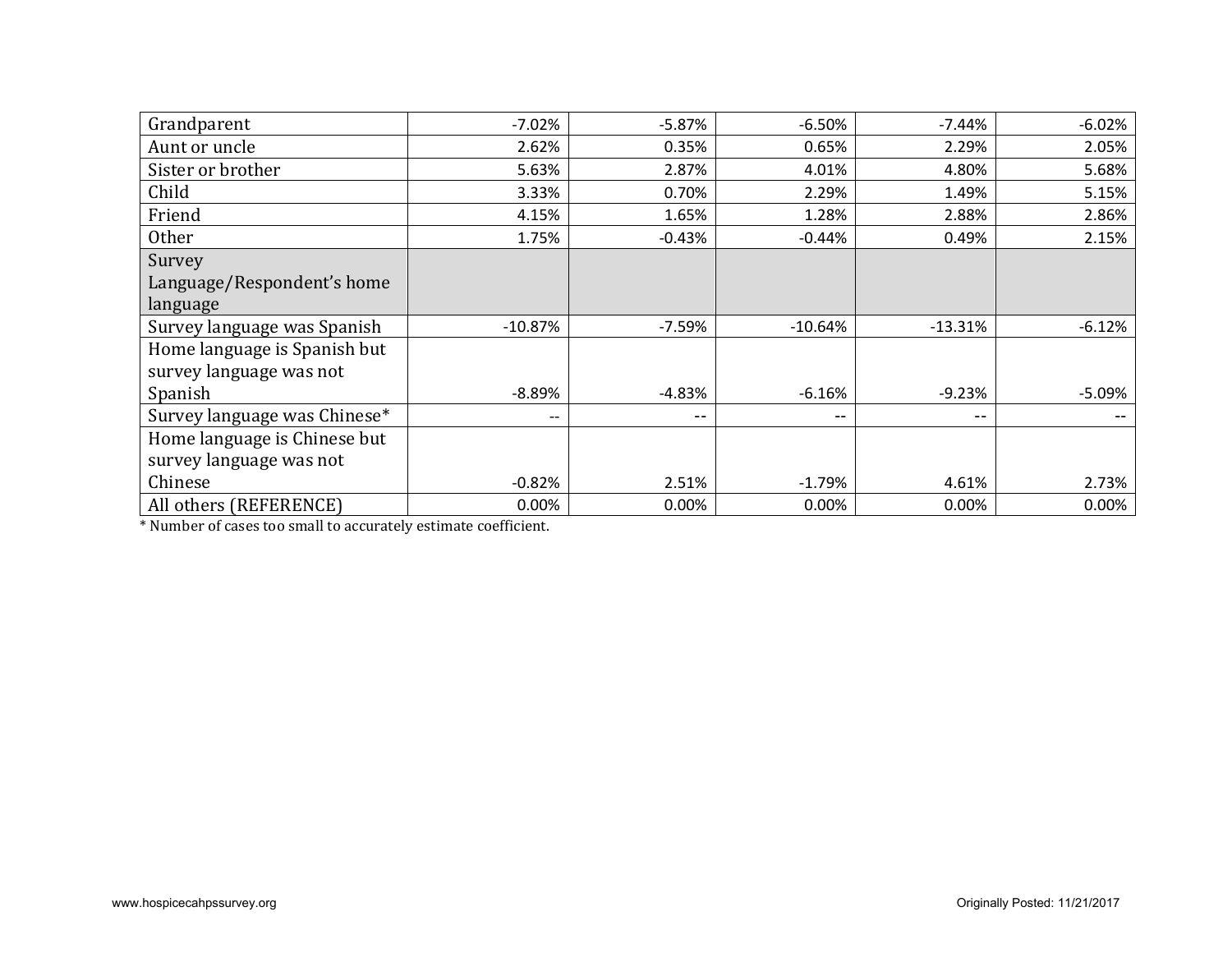**Table 6. CAHPS Hospice Survey Case-Mix Adjustments for Rating of this Hospice and Willing to Recommend this Hospice, Q2 2015 – Q1 2017**

|                                                 | <b>Rating of this</b><br>Hospice | <b>Willing to</b><br><b>Recommend this</b><br>Hospice |
|-------------------------------------------------|----------------------------------|-------------------------------------------------------|
| Response percentile (per 1% of response         |                                  |                                                       |
| percentile)                                     | 0.07%                            | 0.07%                                                 |
| Decedent Age                                    |                                  |                                                       |
| Age 18-54                                       | $-0.83%$                         | $-0.93%$                                              |
| Age 55-64                                       | $-0.35%$                         | $-0.48%$                                              |
| Age 65-69                                       | 0.01%                            | $-0.32%$                                              |
| Age 70-74                                       | $-0.36%$                         | $-0.62%$                                              |
| Age 75-79                                       | $-0.40%$                         | $-0.75%$                                              |
| Age 80-84                                       | $-0.52%$                         | $-0.81%$                                              |
| Age 85-89                                       | $-0.08%$                         | $-0.18%$                                              |
| Age 90+ (REFERENCE)                             | 0.00%                            | 0.00%                                                 |
| Payer for Hospice Care                          |                                  |                                                       |
| Medicare only (REFERENCE)                       | 0.00%                            | 0.00%                                                 |
| Medicaid only or Medicaid and private insurance | 1.23%                            | 1.34%                                                 |
| Medicare and Medicaid                           | 3.53%                            | 3.24%                                                 |
| Private insurance only                          | 0.21%                            | 0.44%                                                 |
| Medicare and private insurance                  | $-0.17%$                         | 0.11%                                                 |
| Uninsured or no payer                           | $-2.22%$                         | $-2.65%$                                              |
| <b>Other</b>                                    | 0.68%                            | 0.68%                                                 |
| <b>Primary Diagnosis</b>                        |                                  |                                                       |
| Alzheimer's and non-Alzheimer's dementias       |                                  |                                                       |
| (REFERENCE)                                     | 0.00%                            | 0.00%                                                 |
| Bladder cancer                                  | 1.11%                            | 1.23%                                                 |
| Blood and lymphatic cancers                     | 1.85%                            | 1.24%                                                 |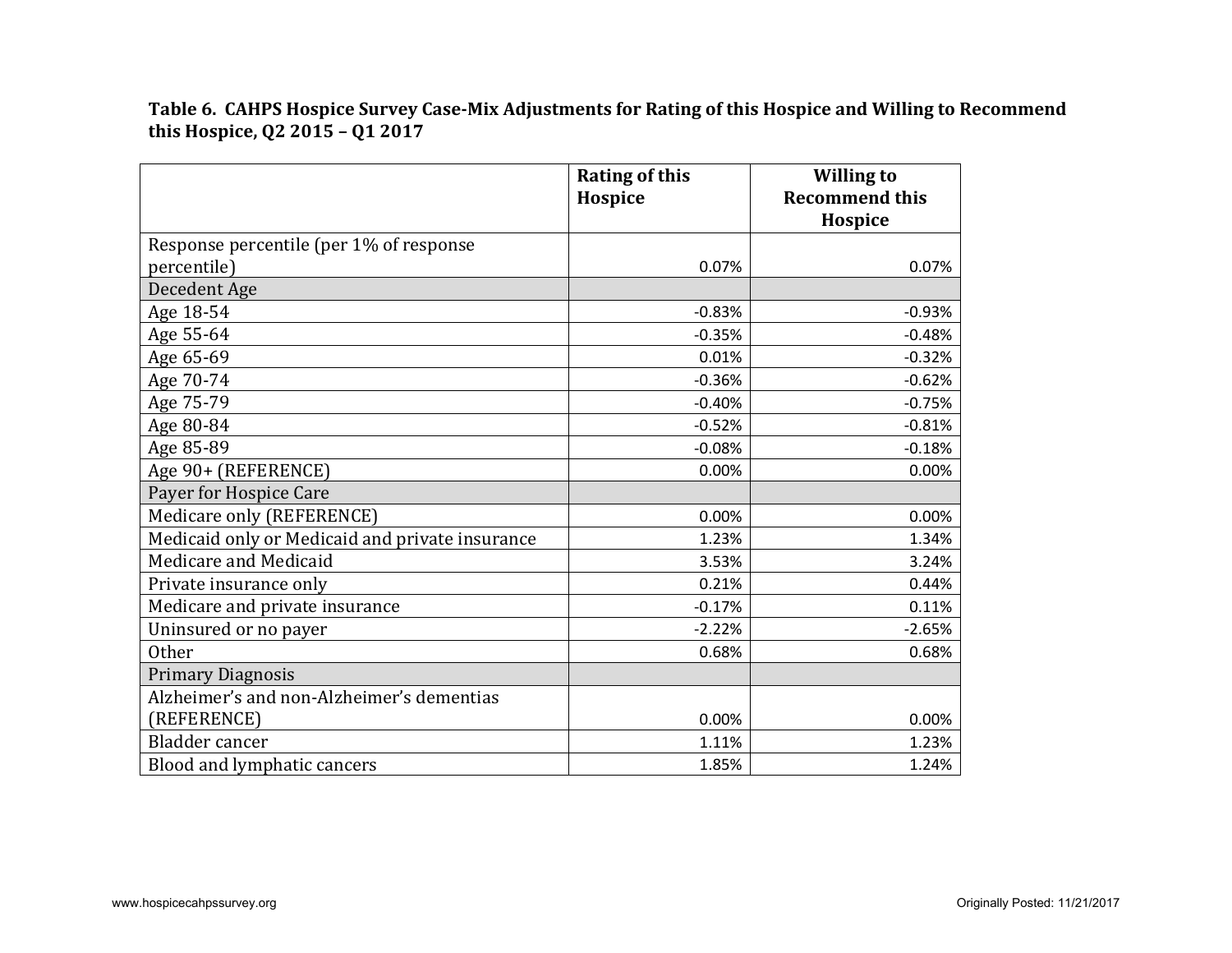| Brain cancer                                  | $-0.17%$ | 0.56%    |
|-----------------------------------------------|----------|----------|
| <b>Breast cancer</b>                          | $-0.13%$ | $-0.34%$ |
| Congestive heart failure                      | 0.93%    | 0.94%    |
| Chronic kidney disease                        | 1.32%    | 1.68%    |
| Chronic liver disease                         | 0.62%    | 0.33%    |
| Colorectal cancer                             | 0.19%    | 0.77%    |
| CVA/Stroke                                    | $-0.36%$ | $-0.04%$ |
| Liver cancer                                  | 0.62%    | 1.56%    |
| Lung & other chest cavity cancer              | 0.48%    | 0.48%    |
| Non-infectious respiratory                    | 0.79%    | 0.73%    |
| Other heart disease                           | 0.12%    | 0.27%    |
| Ovarian cancer                                | $-1.17%$ | $-0.88%$ |
| Pancreatic cancer                             | 0.47%    | 0.61%    |
| Parkinson's and other degenerative diseases   | 0.25%    | $-0.09%$ |
| Pneumonias and other infectious lung diseases | 0.71%    | 1.12%    |
| Prostate cancer                               | 0.71%    | 1.20%    |
| Stomach cancer                                | 1.58%    | 1.77%    |
| <b>Other</b>                                  | 0.22%    | 0.37%    |
| Length of hospice stay                        |          |          |
| 2-5 days                                      | $-1.02%$ | $-0.10%$ |
| $6-12$ days                                   | 0.17%    | 0.49%    |
| 13-29 days                                    | 1.51%    | 1.16%    |
| 30-80 days                                    | 1.68%    | 1.21%    |
| 81+ days (REFERENCE)                          | 0.00%    | 0.00%    |
| <b>Caregiver Age</b>                          |          |          |
| Age 18-24                                     | 11.88%   | 11.12%   |
| Age 25-34                                     | 8.07%    | 6.04%    |
| Age 35-44                                     | 4.35%    | 2.95%    |
| Age 45-54                                     | 1.56%    | 1.16%    |
| Age 55-64 (REFERENCE)                         | 0.00%    | 0.00%    |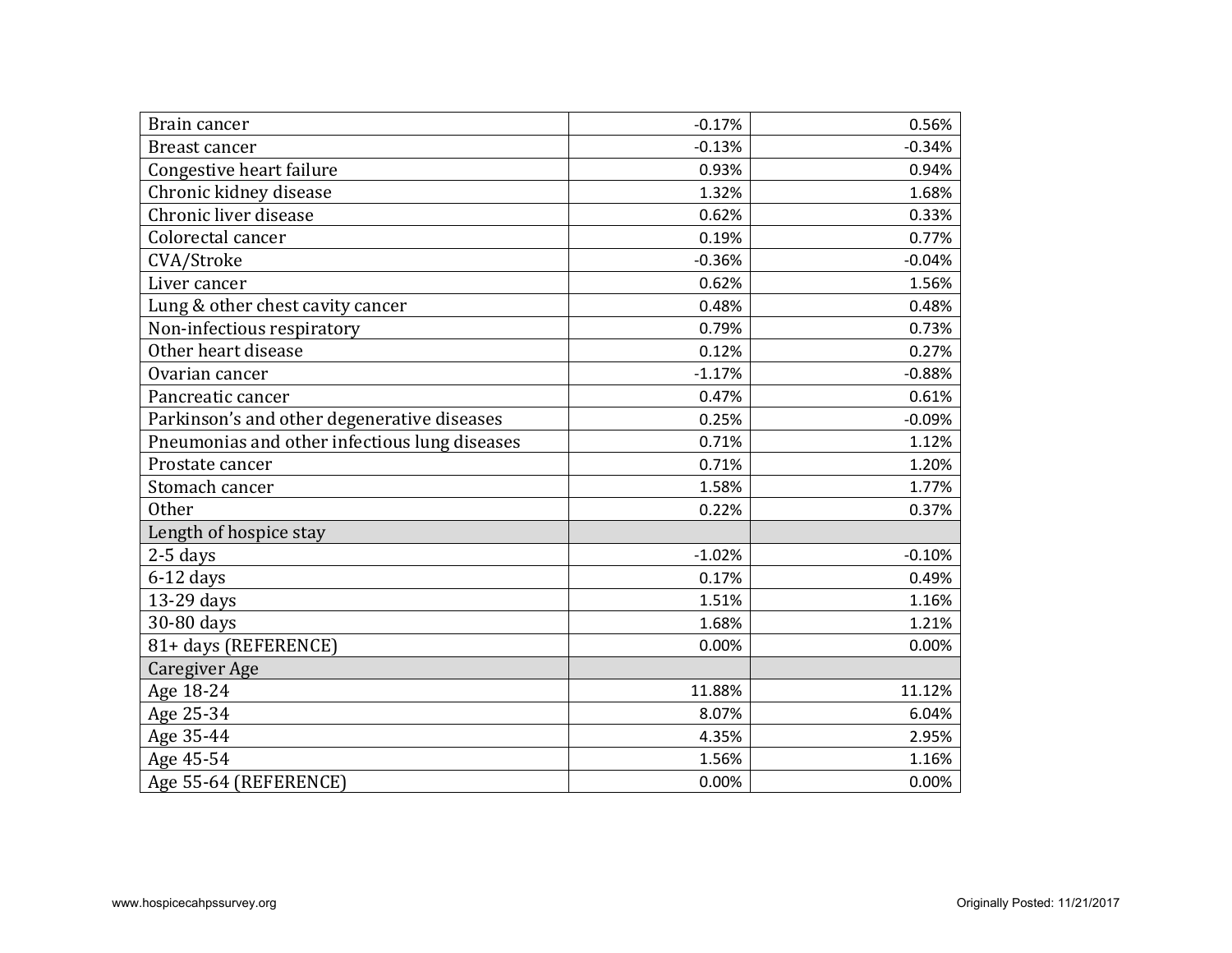| Age 65-74                                               | $-1.96%$ | $-1.19%$ |
|---------------------------------------------------------|----------|----------|
| Age 75-84                                               | $-0.91%$ | $-0.48%$ |
| Age 85+                                                 | 0.59%    | 0.61%    |
| <b>Caregiver Education</b>                              |          |          |
| 8 <sup>th</sup> grade or less                           | $-0.44%$ | 0.62%    |
| Some high school                                        | $-1.52%$ | $-0.60%$ |
| High school graduate or GED (REFERENCE)                 |          |          |
|                                                         | 0.00%    | 0.00%    |
| Some college                                            | 2.32%    | 1.42%    |
| 4-year college graduate                                 | 4.50%    | 2.20%    |
| More than 4-year college graduate                       | 5.79%    | 3.15%    |
| Caregiver relationship (Decedent was the<br>caregiver's |          |          |
| Spouse or partner                                       | 0.95%    | 1.21%    |
| Parent (REFERENCE)                                      | 0.00%    |          |
| Mother-in-law or father-in-law                          | $-2.78%$ | 0.00%    |
|                                                         |          | $-2.18%$ |
| Grandparent                                             | $-2.41%$ | $-2.66%$ |
| Aunt or uncle                                           | $-0.40%$ | 0.12%    |
| Sister or brother                                       | 1.71%    | 2.62%    |
| Child                                                   | 1.14%    | 2.05%    |
| Friend                                                  | 0.45%    | 0.54%    |
| <b>Other</b>                                            | 1.05%    | 1.22%    |
| Survey Language/Respondent's home language              |          |          |
| Survey language was Spanish                             | $-6.65%$ | $-3.76%$ |
| Home language is Spanish but survey language was        |          |          |
| not Spanish                                             | $-2.54%$ | $-2.12%$ |
| Survey language was Chinese*                            |          |          |
| Home language is Chinese but survey language was        |          |          |
| not Chinese                                             | 13.12%   | 9.10%    |
| All others (REFERENCE)                                  | 0.00%    | 0.00%    |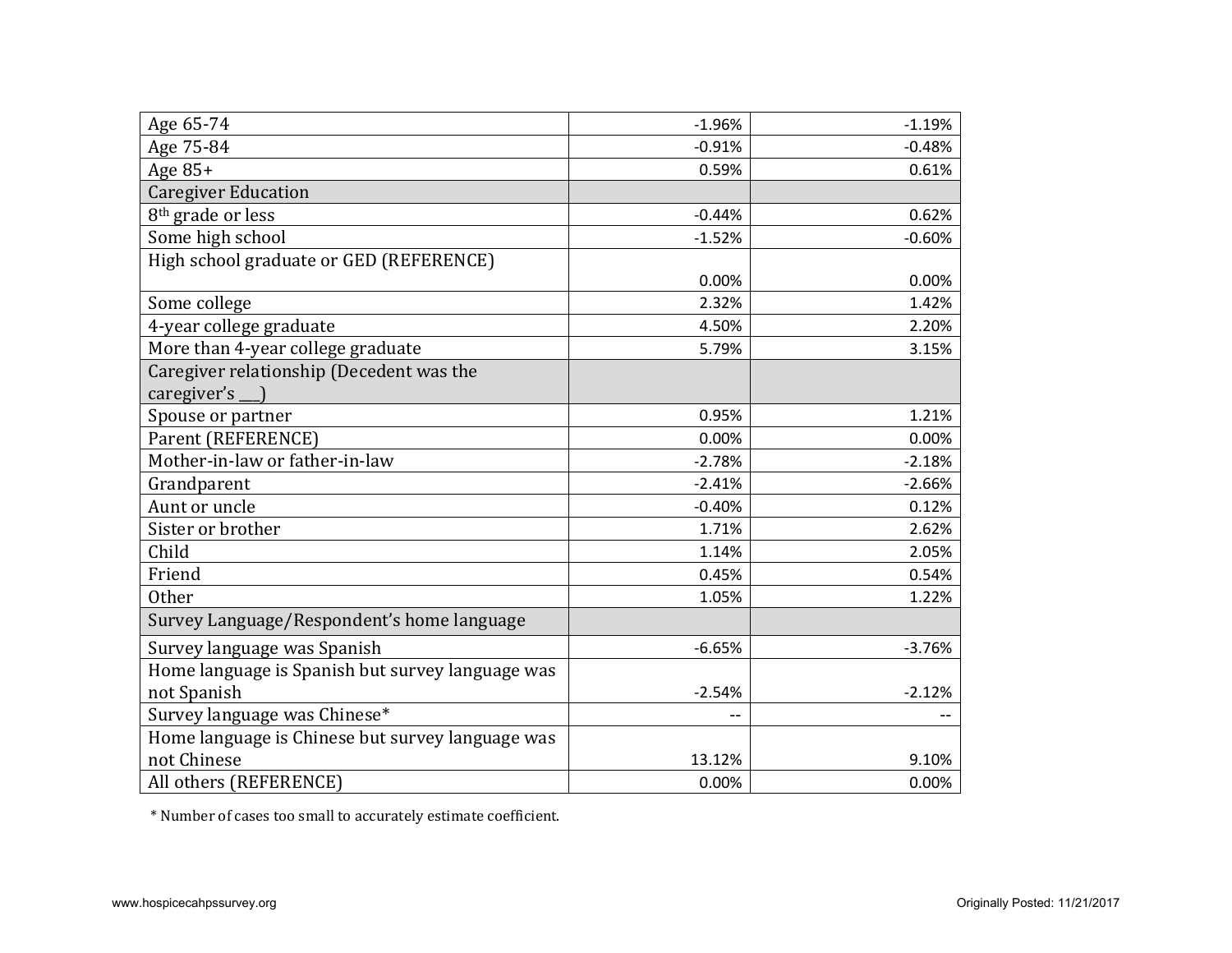|                                                 | <b>National Mean</b> |
|-------------------------------------------------|----------------------|
| Response percentile                             | 20.6%                |
| Decedent Age                                    |                      |
| Age 18-54                                       | 2.9%                 |
| Age 55-64                                       | 7.6%                 |
| Age 65-69                                       | 7.0%                 |
| Age 70-74                                       | 9.2%                 |
| Age 75-79                                       | 11.7%                |
| Age 80-84                                       | 15.7%                |
| Age 85-89                                       | 19.3%                |
| Age $90+$                                       | 26.5%                |
| Payer for Hospice Care                          |                      |
| Medicare only                                   | 71.9%                |
| Medicaid only or Medicaid and private insurance | 1.7%                 |
| Medicare and Medicaid                           | 4.3%                 |
| Private insurance only                          | 4.5%                 |
| Medicare and private insurance                  | 3.9%                 |
| Uninsured or no payer                           | 0.4%                 |
| Other                                           | 13.2%                |
| <b>Primary Diagnosis</b>                        |                      |
| Alzheimer's and non-Alzheimer's dementias       | 14.1%                |
| Bladder cancer                                  | 1.2%                 |
| Blood and lymphatic cancers                     | 2.8%                 |
| Brain cancer                                    | 1.3%                 |
| <b>Breast cancer</b>                            | 2.2%                 |
| Congestive heart failure                        | 8.8%                 |
| Chronic kidney disease                          | 2.2%                 |
| Chronic liver disease                           | 1.6%                 |
| Colorectal cancer                               | 3.0%                 |
| CVA/Stroke                                      | 7.6%                 |
| Liver cancer                                    | 1.7%                 |
| Lung & other chest cavity cancer                | 8.5%                 |
| Non-infectious respiratory                      | 5.9%                 |
| Other heart disease                             | 7.1%                 |
| Ovarian cancer                                  | 0.8%                 |
| Pancreatic cancer                               | 2.9%                 |
| Parkinson's and other degenerative diseases     | 2.8%                 |
| Pneumonias and other infectious lung diseases   | 2.9%                 |
| Prostate cancer                                 | 2.1%                 |
| Stomach cancer                                  | 0.6%                 |
| <b>Other</b>                                    | 20.0%                |

# **Table 7. National Means of CAHPS Hospice Survey Case-Mix Adjustment Variables, Q2 2015 – Q1 2017**